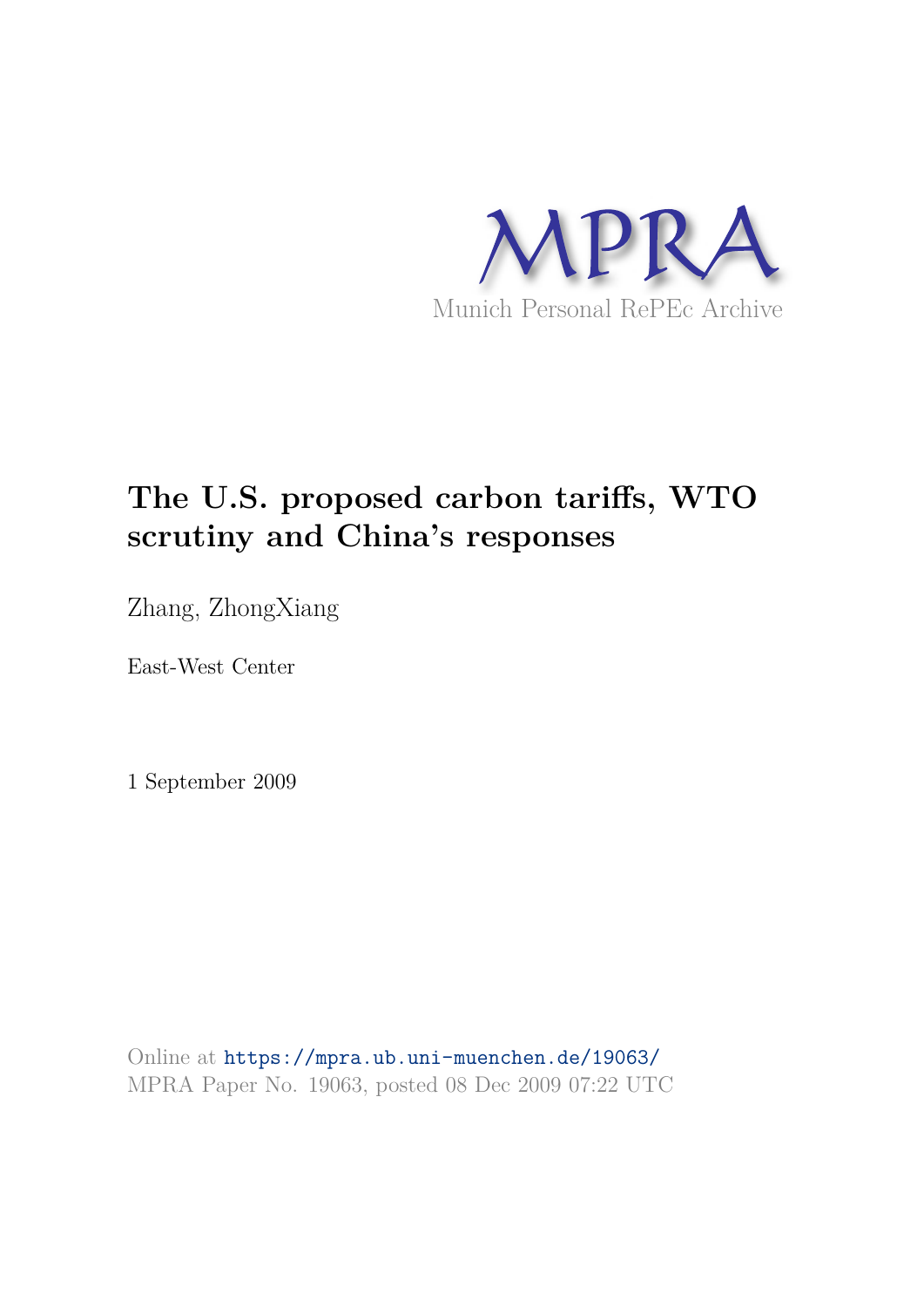The U.S. Proposed Carbon Tariffs, WTO Scrutiny and China's Responses<sup>[1](#page-1-0)</sup>

**ZhongXiang Zhang**[2](#page-1-1) *Ph.D in Economics* 张中祥 美国东西方中心研究部资深研究员、经济学博士

Senior Fellow Research Program East-West Center 1601 East-West Road Honolulu, HI 96848-1601 United States Tel: +1-808-944 7265 Fax: +1-808-944 7298 Email: ZhangZ@EastWestCenter.org

<span id="page-1-0"></span><sup>&</sup>lt;sup>1</sup> Prepared for *International Economics and Economic Policy*, Springer, Special Issue (Guest Edited by Raimund Bleischwitz, Paul Welfens and ZhongXiang Zhang) on International Economics of Resources and Resource Policy.

<span id="page-1-1"></span> $2$  ZhongXiang Zhang is Senior Fellow at Honolulu-based East-West Center. He also is an adjunct professor at Chinese Academy of Sciences, Chinese Academy of Social Sciences and Peking University. He is co-editor of *International Journal of Ecological Economics & Statistics*, and is serving on the editorial boards of eight international journals including *Climate Policy, Energy Policy, Energy and Environment, Environmental Science and Policy, International Environmental Agreements,* and *Mitigation and Adaptation Strategies for Global Change*. He authors *The Economics of Energy Policy in China* (Edward Elgar, 1997), *International Rules for Greenhouse Gas Emissions Trading* (United Nations, 1999), and other 170 publications. He is among the most cited authors by the *IPCC Climate Change 2001 and 2007.* His professional services include being requested by Canada's Minister of the Environment to provide inputs to the 2005 United Nations Climate Change Conference; joining 23 colleagues from the "Circle of Climate Gurus" to assess the adequacy of the world's efforts on climate change for the World Economic Forum (2003); working with five "world's leading environmental economists" to improve the design of the EU emissions trading scheme (2004); getting involved in a variety of activities with chief climate negotiators from a dozen key countries; serving as an expert/consultant to many national and international organizations; and frequently keynoting major international conferences in Asia, Europe and North America.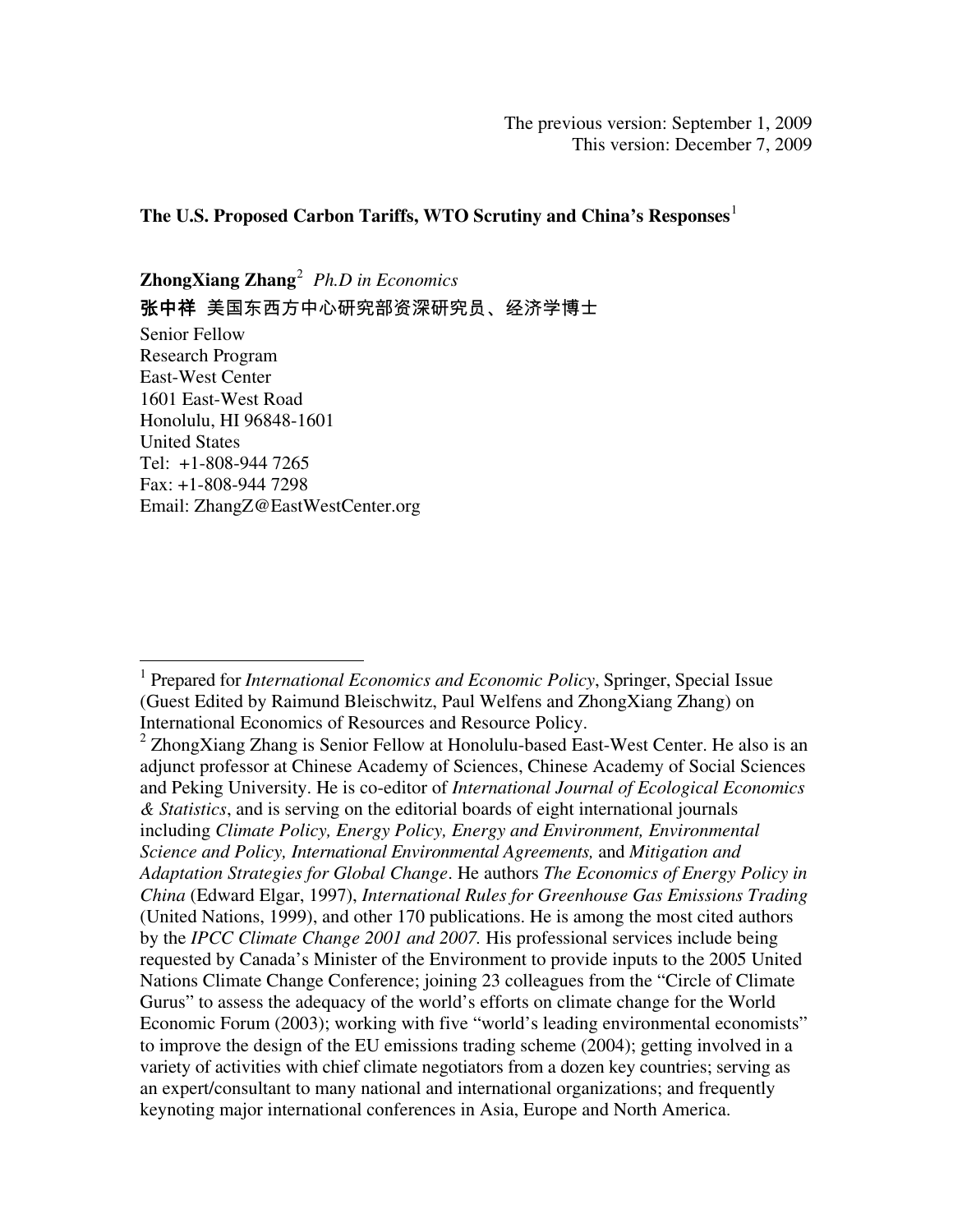#### **Abstract**

With countries from around the world set to meet in Copenhagen to try to hammer out a post-2012 climate change agreement, no one would disagree that a U.S. commitment to cut greenhouse gas emissions is essential to such a global pact. However, despite U.S. president Obama's recent announcement that he will push for a commitment to cut U.S. greenhouse gas emissions by 17% by 2020, in reality it is questionable whether U.S. Congress will agree to specific emissions cuts, although are not ambitious at all from the perspectives of both the EU and developing countries, without imposing carbon tariffs on Chinese products to the U.S. market, even given China's own recent announcement to voluntarily seek to reduce its carbon intensity by 40-45% over the same period.

This dilemma is partly attributed to flaws in current international climate negotiations, which have been focused on commitments on the two targeted dates of 2020 and 2050. However, if the international climate change negotiations continue their current course without extending the commitment period to 2030, which would really open the possibility for the U.S. and China to make the commitments that each wants from the other side, the inclusion of border carbon adjustment measures seems essential to secure passage of any U.S. legislation capping its greenhouse gas emissions. Moreover, the joint WTO-UNEP report indicates that border carbon adjustment measures might be allowed under the existing WTO rules, depending on their specific design features and the specific conditions for implementing them.

Against this background, this paper argues that, on the U.S. side, there is a need to minimize the potential conflicts with WTO provisions in designing such border carbon adjustment measures. The U.S. also needs to explore with its trading partners cooperative sectoral approaches to advancing low-carbon technologies and/or concerted mitigation efforts in a given sector at an international level. Moreover, to increase the prospects for a successful WTO defence of the Waxman-Markey type of border adjustment provision, 1) there should be a period of good faith efforts to reach agreements among the countries concerned before imposing such trade measures; 2) WTO consistency also requires considering alternatives to trade provisions that could be reasonably expected to fulfill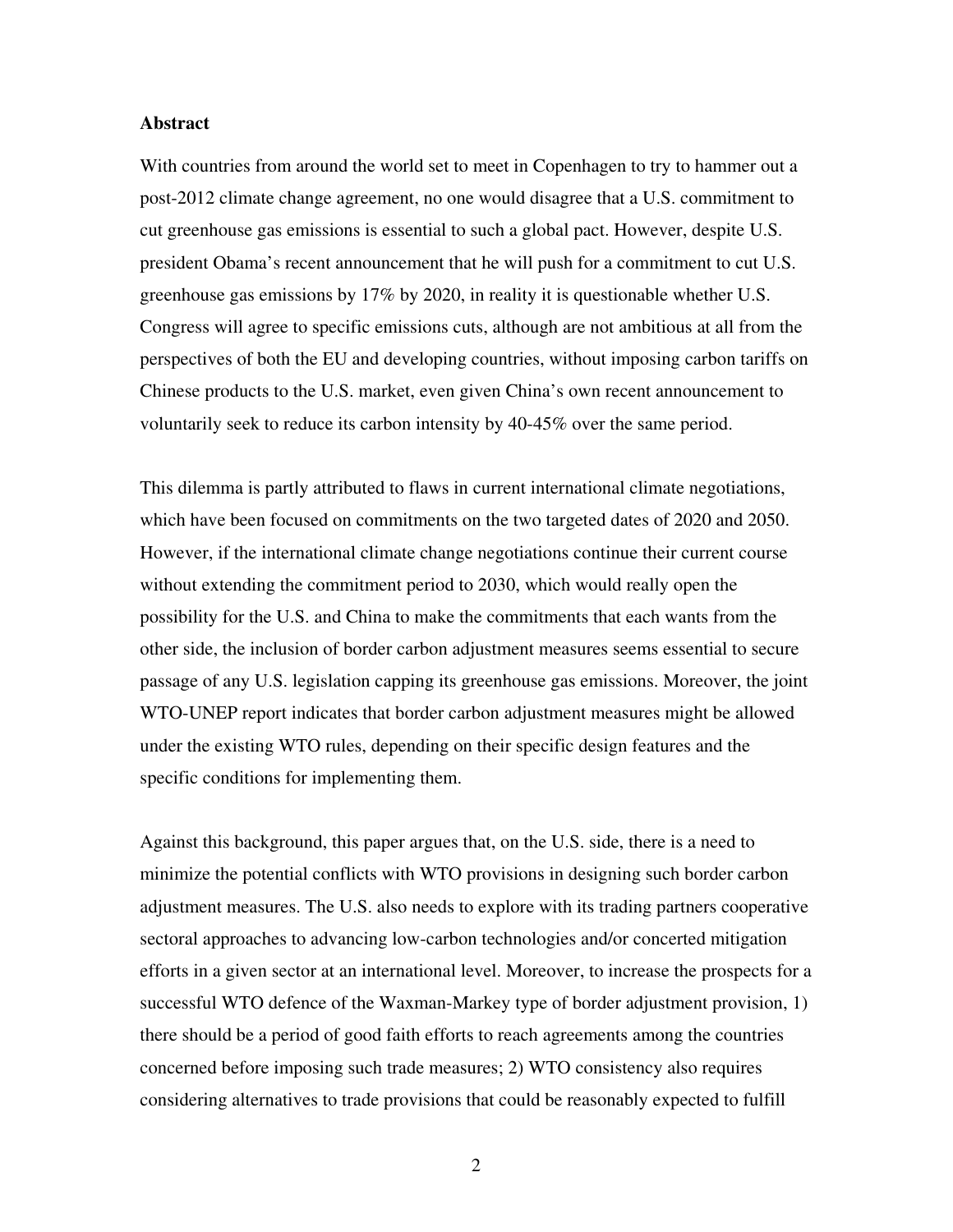the same function but are not inconsistent or less inconsistent with the relevant WTO provisions; and 3) trade provisions should allow importers to submit equivalent emission reduction units that are recognized by international treaties to cover the carbon contents of imported products.

Meanwhile, being targeted by such border carbon adjustment measures, China needs to, at a right time, indicate a serious commitment to address climate change issues to challenge the legitimacy of the U.S. imposing the carbon tariffs by signaling well ahead that it will take on binding absolute emission caps around the year 2030, and needs the three transitional periods of increasing climate obligations before taking on absolute emissions caps. The paper argues that there is a clear need within a climate regime to define comparable efforts towards climate mitigation and adaptation to discipline the use of unilateral trade measures at the international level. As exemplified by export tariffs that China applied on its own during 2006-08, the paper shows that defining the comparability of climate efforts can be to China's advantage. Furthermore, given the fact that, in volume terms, energy-intensive manufacturing in China values 7-8 times that of India, and thus carbon tariffs impact much more on China than on India, the paper questions whether China should hold the same stance on this issue as India as it does now, although the two largest developing countries should continue to take a common position on other key issues in international climate change negotiations.

*JEL classification:* F18; Q48; Q54; Q56; Q58

*Keywords:* Post-2012 climate negotiations; Border carbon adjustments; Carbon tariffs; Emissions allowance requirements; Cap-and-trade regime; Lieberman-Warner bill; Waxman-Markey bill; World Trade Organization; Kyoto Protocol; China; United States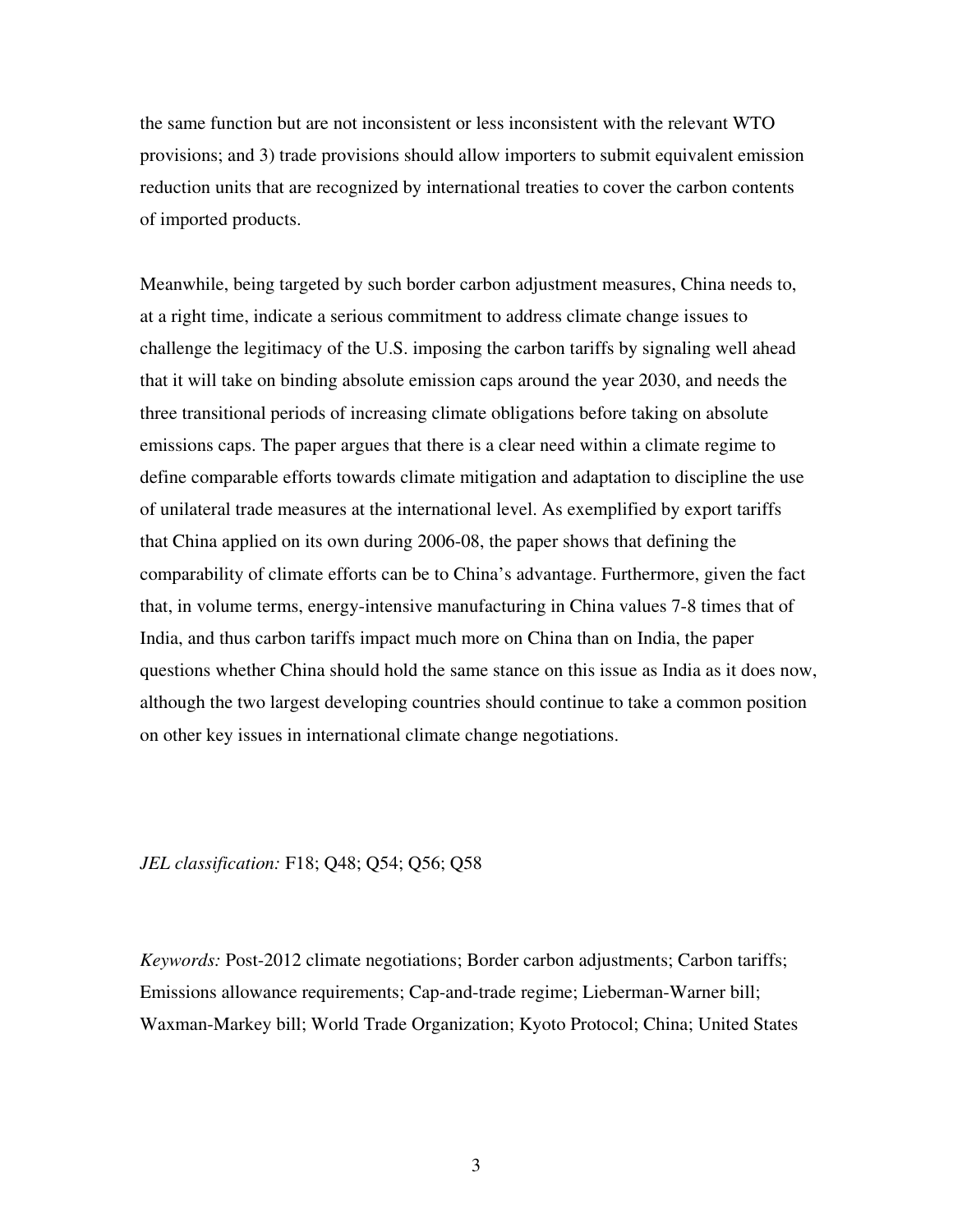#### **I. Introduction**

There is a growing consensus that climate change has the potential to seriously damage our natural environment and affect the global economy and thus represents the world's most pressing long-term threat to future prosperity and security. With greenhouse gas emissions embodied in virtually all products produced and traded in every conceivable economic sector, effectively addressing climate change will require a fundamental transformation of our economy and the ways energy is produced and used. This will certainly have a bearing on world trade because it will affect the costs of production of traded products and therefore their competitive positions in the world market. This climate-trade nexus has become the focus of an academic debate (e.g., Bhagwati and Mavroidis, 2007; Charnovitz, 2003; Ismer and Neuhoff, 2007; Swedish National Board of Trade, 2004; The World Bank, 2007; Zhang, 1998, 2004 and 2007a; Zhang and Assunção, 2004), and gains increasing attention as governments are taking great efforts to implement the Kyoto Protocol and forge a post-2012 climate change regime to succeed it.

The Intergovernmental Panel on Climate Change calls for developed countries to cut their greenhouse gas emissions by 25-40% by 2020 and by 80% by 2050 relative to their 1990 levels, in order to avoid dangerous climate change impacts. In the meantime, under the United Nations Framework Convention on Climate Change (UNFCCC) principle of "common but differentiated responsibilities", developing countries are allowed to move different speeds as do their developed counterparts. This principle is clearly reflected in the Bali roadmap, which requires developing countries to take "nationally appropriate mitigation actions … in the context of sustainable development, supported and enabled by technology, financing and capacity-building, in a measurable, reportable and verifiable manner". Understandably, the U.S. and other industrialized countries would like to see developing countries, in particular large developing economies, go beyond that because of concerns about their own competitiveness and growing greenhouse gas emissions in developing countries. They are considering unilateral trade measures to "induce" developing countries to do so. This has been a case in the course of debating and voting the U.S. congressional climate bills capping U.S. greenhouse gas emissions.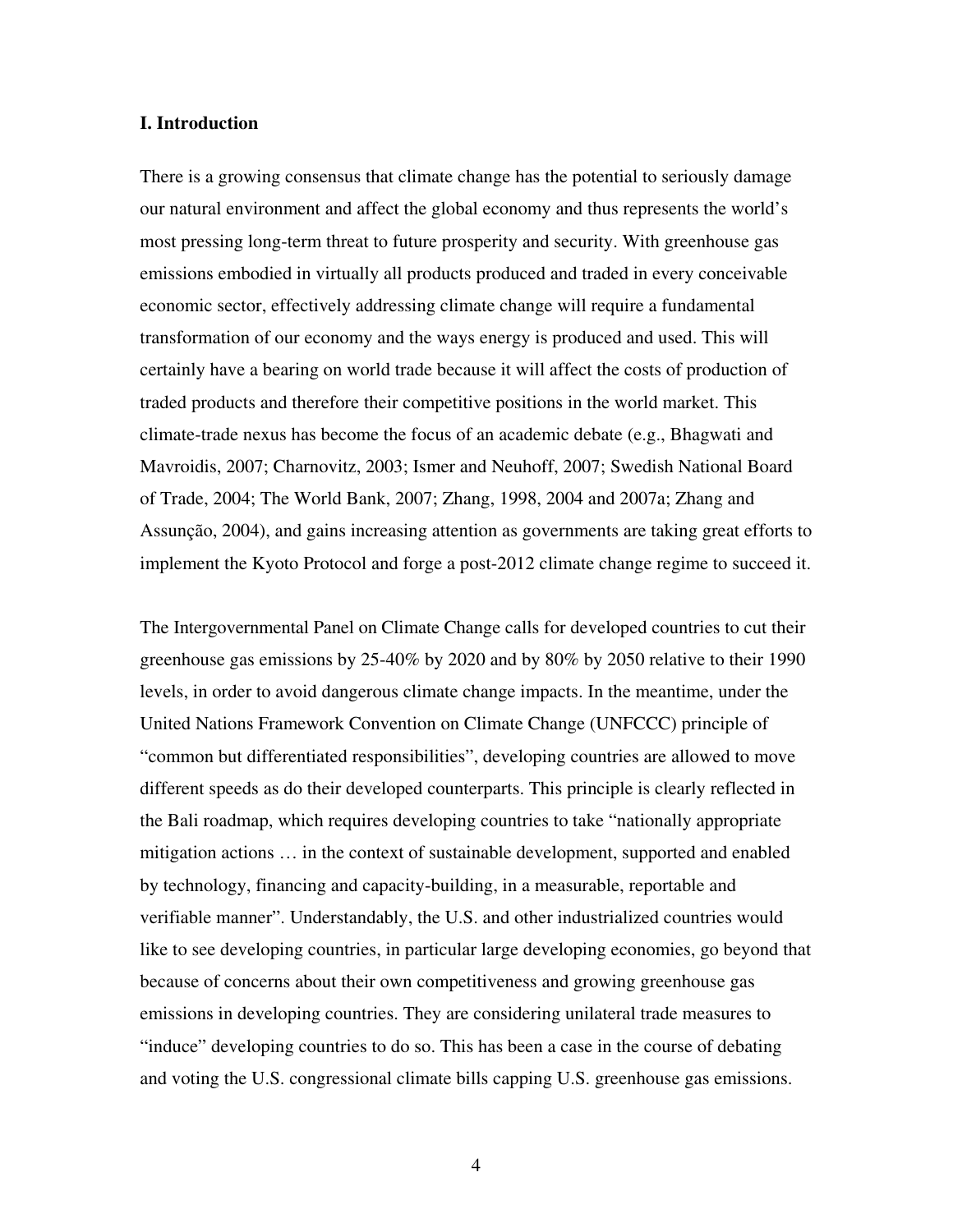U.S. legislators have pushed for major emerging economies, such as China and India, and require these countries to take comparable climate actions as U.S. does. Otherwise, their products sold on the U.S. market will have to purchase and surrender emissions allowances to cover their carbon contents. This kind of border carbon adjustment measures has raised great concerns about whether they are WTO-consistent and has received heavy criticisms from developing countries.

To date, border adjustment measures in the form of emissions allowance requirements (EAR) under the U.S. proposed cap-and-trade regime are the most concrete unilateral trade measure put forward on the table to level the carbon playing field. If improperly implemented, such measures could disturb the world trade order and trigger trade war. Because of these potentially far-reaching impacts, this paper will focus on this type of unilateral border adjustment. It requires importers to acquire and surrender emissions allowances corresponding to the embedded carbon contents in their goods from countries that have not taken climate actions comparable to that of home country. Our discussion is mainly on the legality of unilateral EAR under the WTO rules.<sup>[3](#page-5-0)</sup> Section 2 briefly describes the border carbon adjustment measures proposed in the U.S. legislations. Section 3 deals with the WTO scrutiny of EAR proposed in the U.S. congressional climate bills and methodological challenges in implementing EAR. With current international climate negotiations flawed with a focus on commitments on the two targeted dates of 2020 and 2050, the inclusion of border carbon adjustment measures seems essential to secure passage of any U.S. climate legislation. Given this, Section 4 discuses how China should respond to the U.S. proposed carbon tariffs. The paper ends with some concluding remarks on the needs on the U.S. side to minimize the potential conflicts with WTO provisions in designing such border carbon adjustment measures, and with suggestion for China being targeted by such border measures to effectively deal with the proposed border adjustment measures to its advantage.

<u>.</u>

<span id="page-5-0"></span> $3$  See Reinaud (2008) for an excellent review of practical issues involved in implementing unilateral EAR.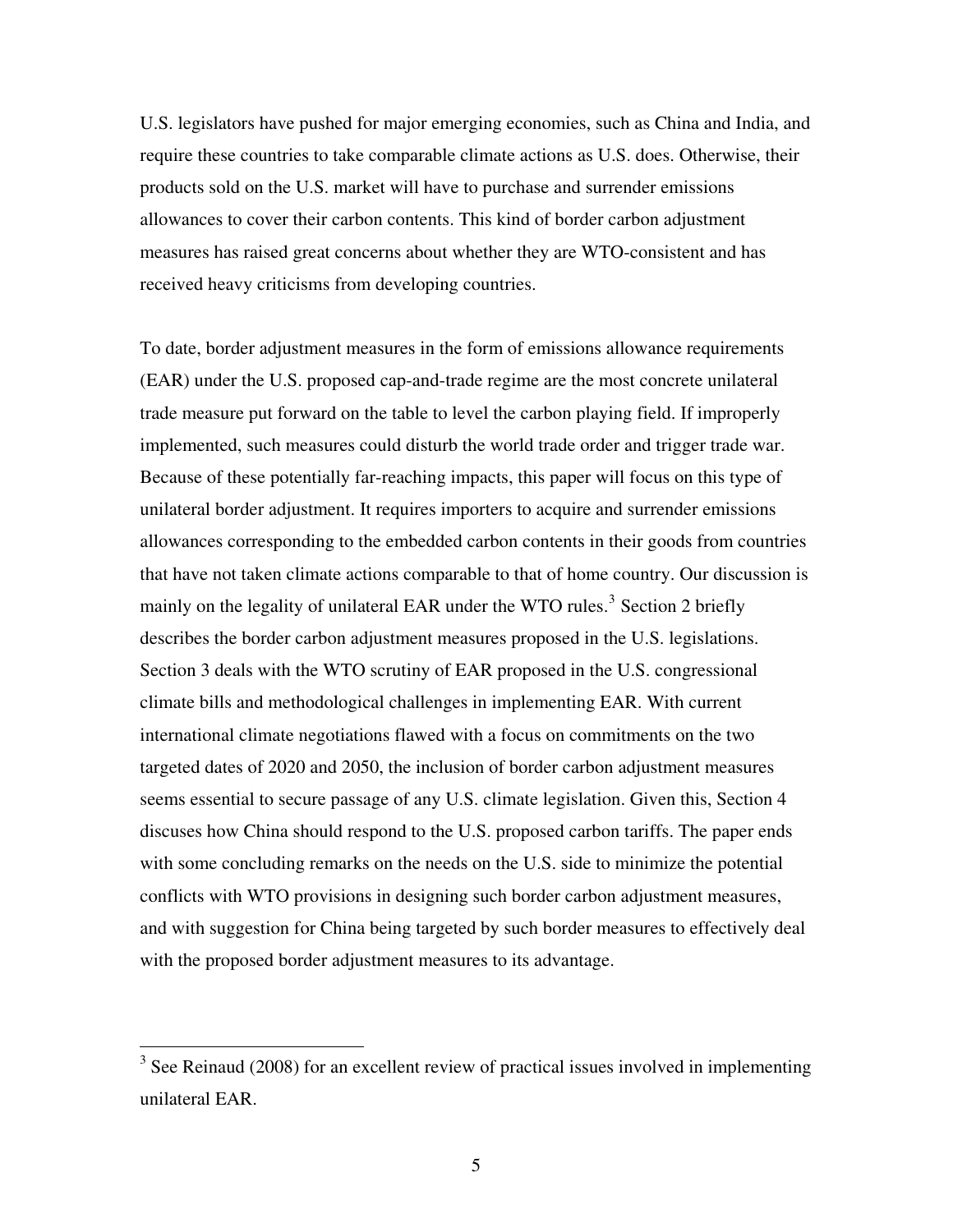#### **2. Proposed border adjustment measures in the U.S. legislations**

The notion of border carbon adjustments (BCA) is not an American invention. The idea of using BCA to address the competitiveness concerns as a result of differing climate policy was first floated in the EU, in response to the U.S. withdrawal from the Kyoto Protocol. Dominique de Villepin, the then French prime minister, proposed in November 2006 for carbon tariffs on goods from countries that have not ratified the Kyoto Protocol. He clearly had the U.S. in mind when contemplating such proposals aimed to get the U.S. to the table of climate negotiations. However, Peter Mandelson, the then EU trade commissioner dismissed the French proposal as not only a probable breach of trade rules but also "not good politics" (Bounds, 2006). As a balanced reflection of the divergent views on this issue, the European Commission has suggested that it could implement a "carbon equalization system … with a view to putting EU and non-EU producers on a comparable footing". "Such a system could apply to importers of goods requirements similar to those applicable to installations within the European Union, by requiring the surrender of allowances." (European Commission, 2008). In light of this, various proposals about carbon equalization systems at the border have been put forward, the most recent one linked to French president Nicolas Sarkozy's proposal for "a carbon tax at the borders of Europe". France will become the largest economy to levy a carbon tax at €17 per ton of  $CO<sub>2</sub>$  emissions, which will take into effect in 2010. The president Sarkozy renewed such a call for a European carbon tax on imports when unveiling the details of France's controversial national carbon tax. He defended his position by citing comments from the WTO that such a tax could be compatible with its rules and referring to a similar border carbon adjustment provision under the Waxman-Markey bill in the U.S. House to be discussed in the next two sections, arguing that "I don't see why the US can do it and Europe cannot" (Hollinger, 2009). So far, while the EU has considered the possibility of imposing a border allowance adjustment should serious leakage issues arise in the future, it has put this option on hold at least until 2012. The European Commission has proposed using temporary free allocations to address competitiveness concerns in the interim. Its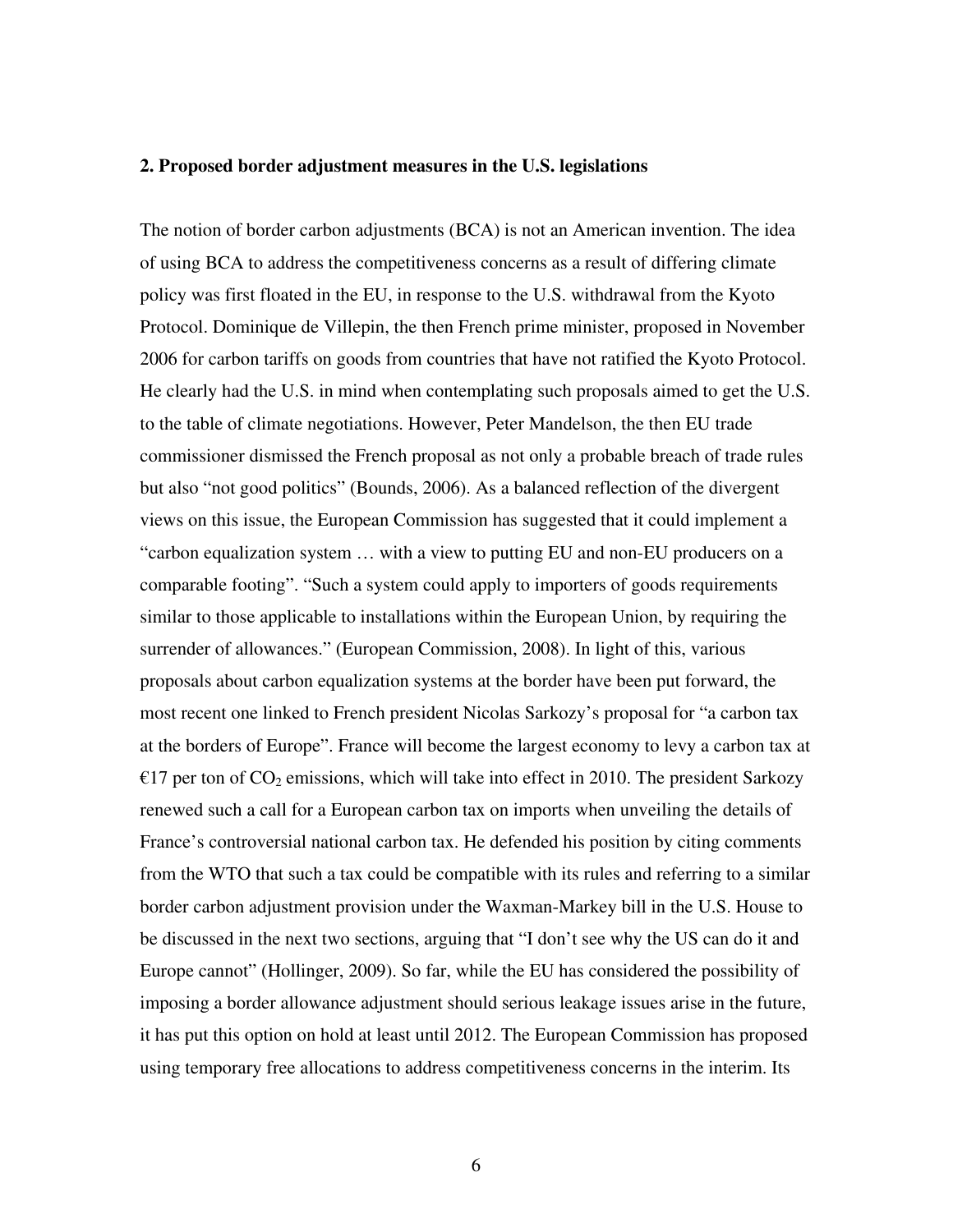aim is to facilitate a post-2012 climate negotiation while keeping that option in the background as a last resort.

Interestingly, the U.S. legislators not only have embraced such BCA measures that they used to oppose, but also have focused on their design issues in more details. In the U.S. Senate, the Boxer Substitute of the Lieberman-Warner Climate Security Act (S. 3036) mandates that starting from 2014 importers of products covered by the cap-and-trade scheme would have to purchase emissions allowances from an International Reserve Allowance Programme if no comparable climate action were taken in the exporting country. Least developed countries and countries that emit less than 0.5% of global greenhouse gas emissions (i.e., those being considered not significant emitters) would be excluded from the scheme. Given that most carbon-intensive industries in the U.S. run a substantial trade deficit (Houser et al., 2008), this proposed EAR clearly aims to level the carbon playing field for domestic producers and importers. In the U.S. House of Representatives, the American Clean Energy and Security Act of 2009 (H.R. 2998), $4$ sponsored by Reps. Henry Waxman (D-CA) and Edward Markey (D-MA), was narrowly passed on June 26, 2009. The so-called Waxman-Markey bill sets up an "International Reserve Allowance Program" whereby U.S. importers of primary emission-intensive products from countries having not taken "greenhouse gas compliance obligations commensurate with those that would apply in the United States" would be required to acquire and surrender carbon emissions allowances. The EU by any definition would pass this comparability test, because it has taken under the Kyoto Protocol and is going to take in its follow-up regime much more ambitious climate targets than U.S.. Because all other remaining Annex 1 countries but the U.S. have accepted mandatory emissions targets under the Kyoto Protocol, these countries would likely pass the comparability test as well, which exempts them from EAR under U.S. cap-and-trade regime. While France targeted the American goods, the U.S. EAR clearly targets major emerging economies, such as China and India.

<u>.</u>

<span id="page-7-0"></span><sup>&</sup>lt;sup>4</sup> H.R. 2998, available at: [http://frwebgate.access.gpo.gov/cgi](http://frwebgate.access.gpo.gov/cgi-bin/getdoc.cgi?dbname=111_cong_bills&docid=f:h2998ih.txt.pdf)[bin/getdoc.cgi?dbname=111\\_cong\\_bills&docid=f:h2998ih.txt.pdf.](http://frwebgate.access.gpo.gov/cgi-bin/getdoc.cgi?dbname=111_cong_bills&docid=f:h2998ih.txt.pdf)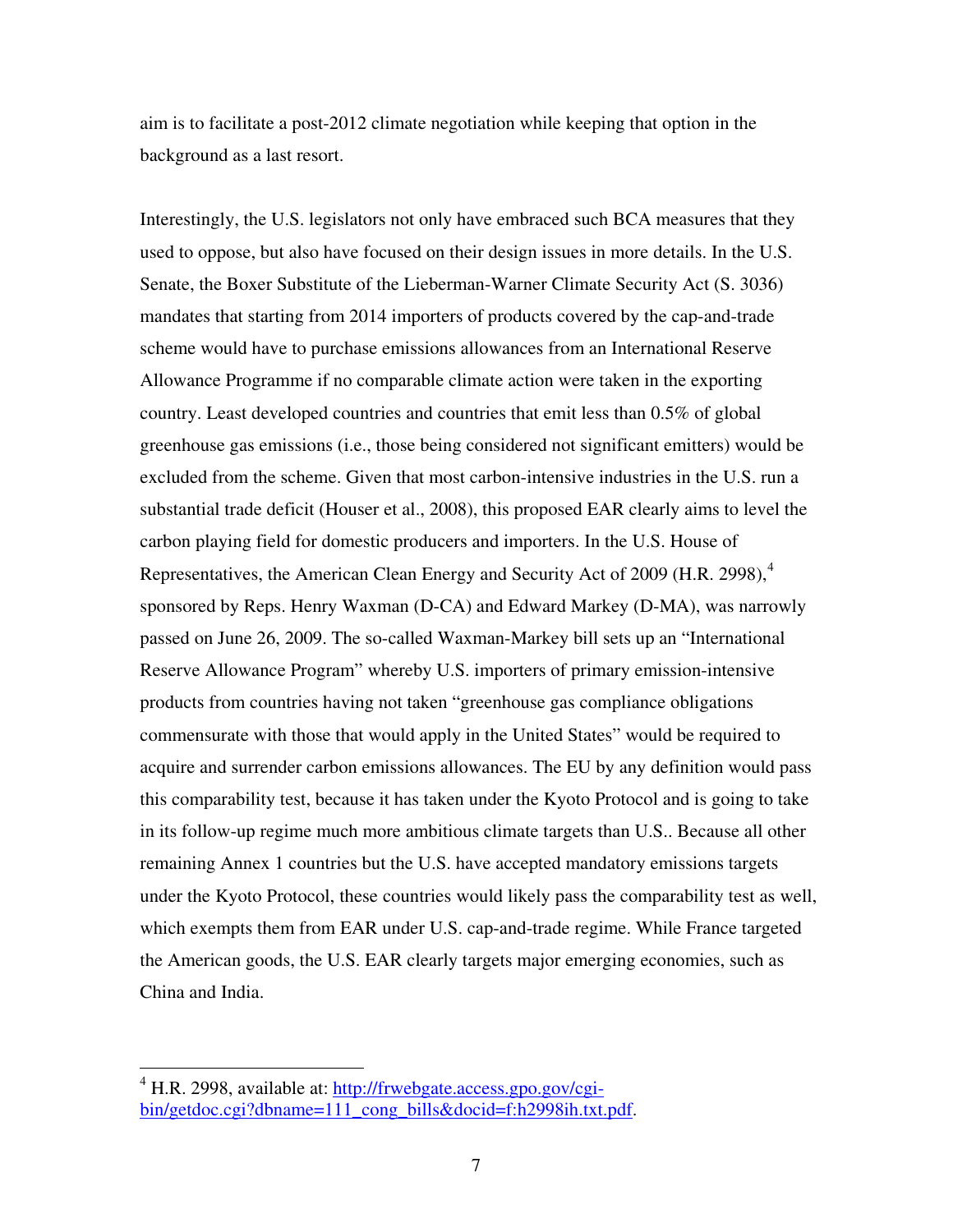#### **3. WTO scrutiny of U.S. Congressional climate bills**

The import emissions allowance requirement was a key part of the Lieberman-Warner Climate Security Act of 2008, and will re-appear again as the U.S. Senate debates and votes its own version of a climate change bill next year after the U.S. House of Representatives narrowly passed the Waxman-Markey bill. Moreover, concerns raised in the Lieberman-Warner bill seem to have provided references to writing relevant provisions in the Waxman-Markey bill to deal with the competitiveness concerns. For these reasons, I start with the Lieberman-Warner bill.

A proposal first introduced by the International Brotherhood of Electrical Workers (IBEW) and American Electric Power (AEP) in early 2007 would require importers to acquire emission allowances to cover the carbon content of certain products from countries that do not take climate actions comparable to that of the U.S. (Morris and Hill, 2007). The original version of the Lieberman-Warner bill incorporated this mechanism, threatening to punish energy-intensive imports from developing countries by requiring importers to obtain emission allowance, but only if they had not taken comparable actions by 2020, eight years after the effective start date of a U.S. cap-and-trade regime begins. It was argued that the inclusion of trade provisions would give the U.S. additional diplomatic leverage to negotiate multilaterally and bilaterally with other countries on comparable climate actions. Should such negotiations not succeed, such trade provisions would provide a means of leveling the carbon playing field between American energyintensive manufacturers and their competitors in countries not taking comparable climate actions. Not only would the bill have imposed an import allowance purchase requirement too quickly, it would have also dramatically expanded the scope of punishment: almost any manufactured product would potentially have qualified. If strictly implemented, such a provision would pose an insurmountable hurdle for developing countries (The Economist, 2008).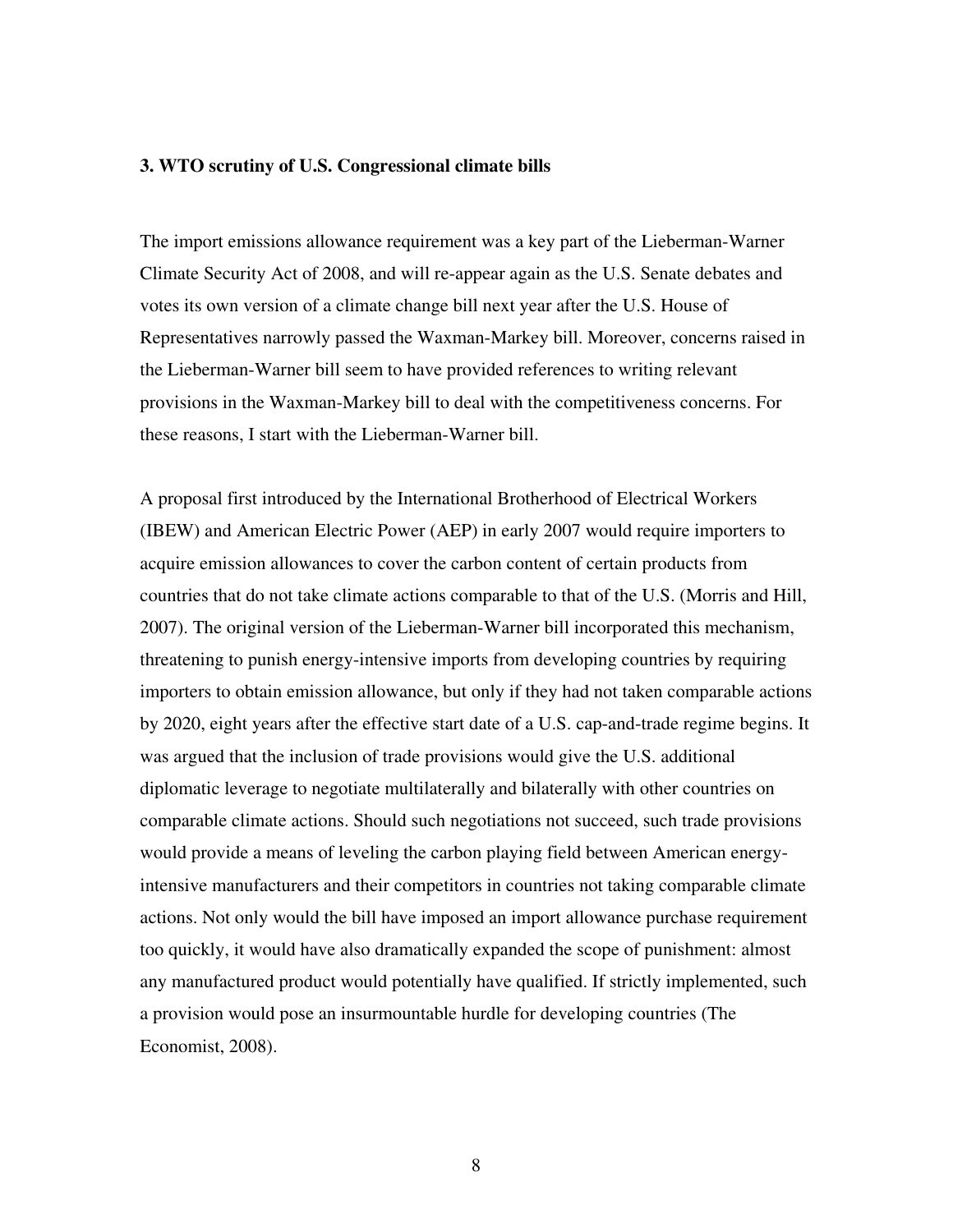It should be emphasized that the aim of including trade provisions is to facilitate negotiations while keeping open the possibility of invoking trade measures as a last resort. The latest version of the Lieberman-Warner bill has brought the deadline forward to 2014 to gain business and union backing.<sup>[5](#page-9-0)</sup> The inclusion of trade provisions might be considered the "price" of passage for any U.S. legislation capping its greenhouse gas emissions. Put another way, it is likely that no climate legislation can move through U.S. Congress without dealing with the issue of trade provisions. An important issue on the table is the length of the grace period to be granted to developing countries. While many factors need to be taken into consideration here (Haverkamp, 2008), further bringing forward the imposition of allowance requirements to imports is rather unrealistic, given the already very short grace period ending 2019 in its original version. It should be noticed that the Montreal Protocol on Substances that Deplete the Ozone Layer grants developing countries a grace period of 10 years (Zhang, 2000). Given that the scope of economic activities affected by a climate regime is several orders of magnitude larger than those covered by the Montreal Protocol, if legislation incorporates border adjustment measures (put the issue of their WTO consistency aside), in my view, they should not be invoked at least 10 years after mandatory U.S. emission targets take effect.

Moreover, unrealistically shortening the grace period granted before resorting to the trade provisions would increase uncertainty of whether the measure would withstand a challenge by U.S. trading partners before the WTO. As the ruling in the Shrimp-Turtle dispute indicates (see Box 2), for a trade measure to be considered WTO-consistent, a period of good-faith efforts to reach agreements among the countries concerned is needed before imposing such trade measures. Put another way, trade provisions should be preceded by major efforts to negotiate with partners within a reasonable timeframe. Furthermore, developing countries need reasonable time to develop and operate national climate policies and measures. Take the establishment of an emissions trading scheme as a case in point. Even for the U.S.  $SO<sub>2</sub>$  Allowance Trading Program, the entire process

<span id="page-9-0"></span> $<sup>5</sup>$  This is in line with the IBEW/AEP proposal, which requires U.S. importers to submit</sup> allowances to cover the emissions produced during the manufacturing of those goods two years after U.S. starts its cap-and-trade program (McBroom, 2008).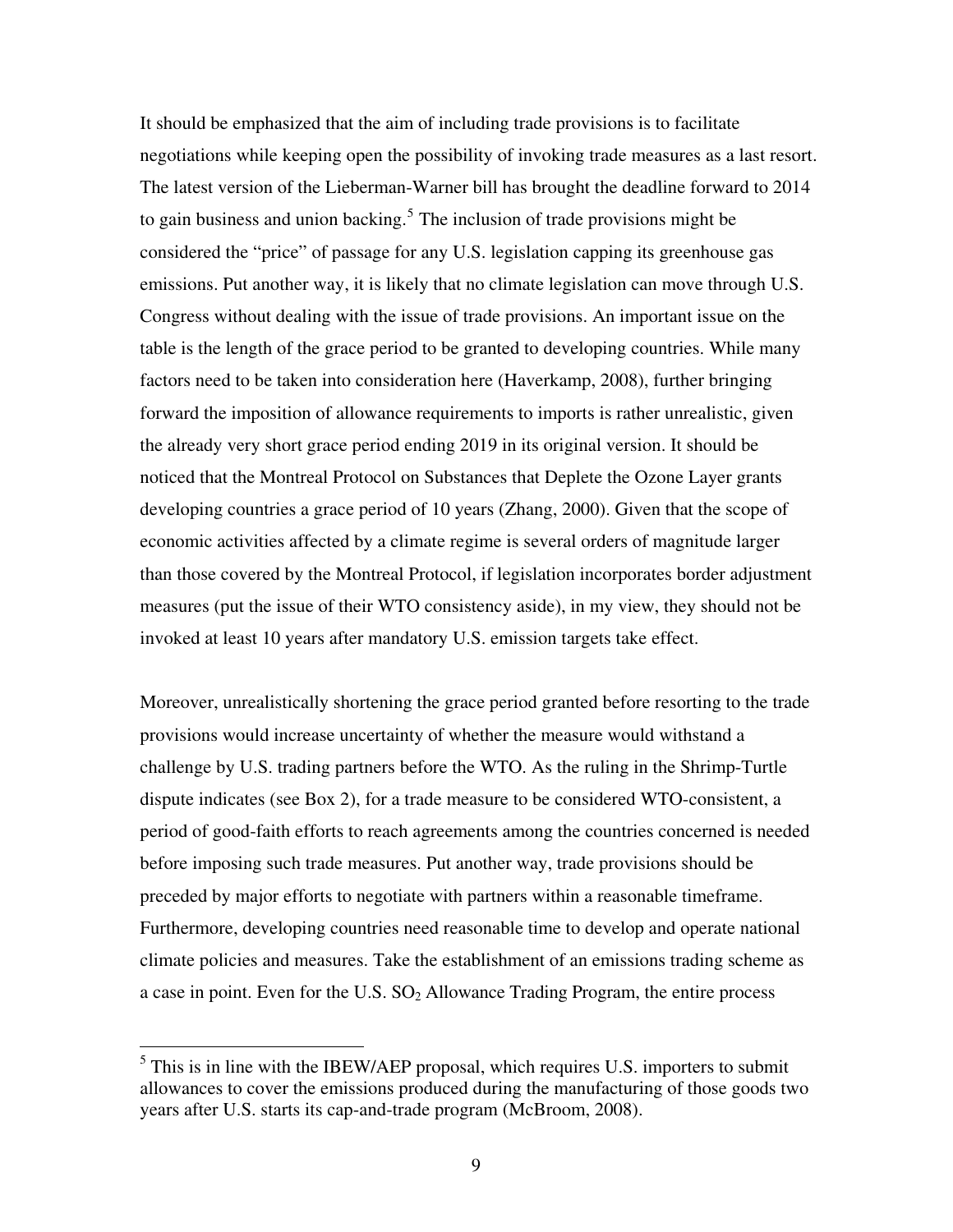from the U.S. Environmental Protection Agency beginning to compile the data for its allocation database in 1989 to publishing its final allowance allocations in March 2003 took almost four years. For the first phase of the EU Emissions Trading Scheme, the entire process took almost two years from the EU publishing the Directive establishing a scheme for greenhouse gas emission allowance trading on 23 July 2003 to it approving the last national allocation plan for Greece on 20 June 2005. For developing countries with very weak environmental institutions and that do not have dependable data on emissions, fuel uses and outputs for installations, this allocation process is expected to take much longer than what experienced in the U.S. and the EU (Zhang, 2007b).

## **Box 1 Core WTO principles**

GATT Article 1 ('most favored nation' treatment): WTO members not allowed to discriminate against like imported products from other WTO members

GATT Article III ('national treatment'): Domestic and like imported products treated identically, including any internal taxes and regulations

GATT Article XI ('elimination of quantitative restrictions'): Forbids any restrictions (on other WTO members) in the form of bans, quotas or licenses

### GATT Article XX

"Subject to the requirement that such measures are not applied in a manner which would constitute a means of arbitrary or unjustifiable discrimination between countries where the same conditions prevail, or a disguised restriction on international trade, nothing in this Agreement shall be constructed to prevent the adoption or enforcement by any contracting party of measures…

(b) **necessary** to protect human, animal or plant life or health; …

 (g) **relating to** the conservation of exhaustible natural resources if such measures are made effective in conjunction with restrictions on domestic production or consumption; ..."

The **threshold for (b) is higher than for (g)**, because, in order to fall under (b), the measure must be "necessary", rather than merely "relating to" under (g).

**Box 2 Implications of the findings of WTO the shrimp-turtle dispute**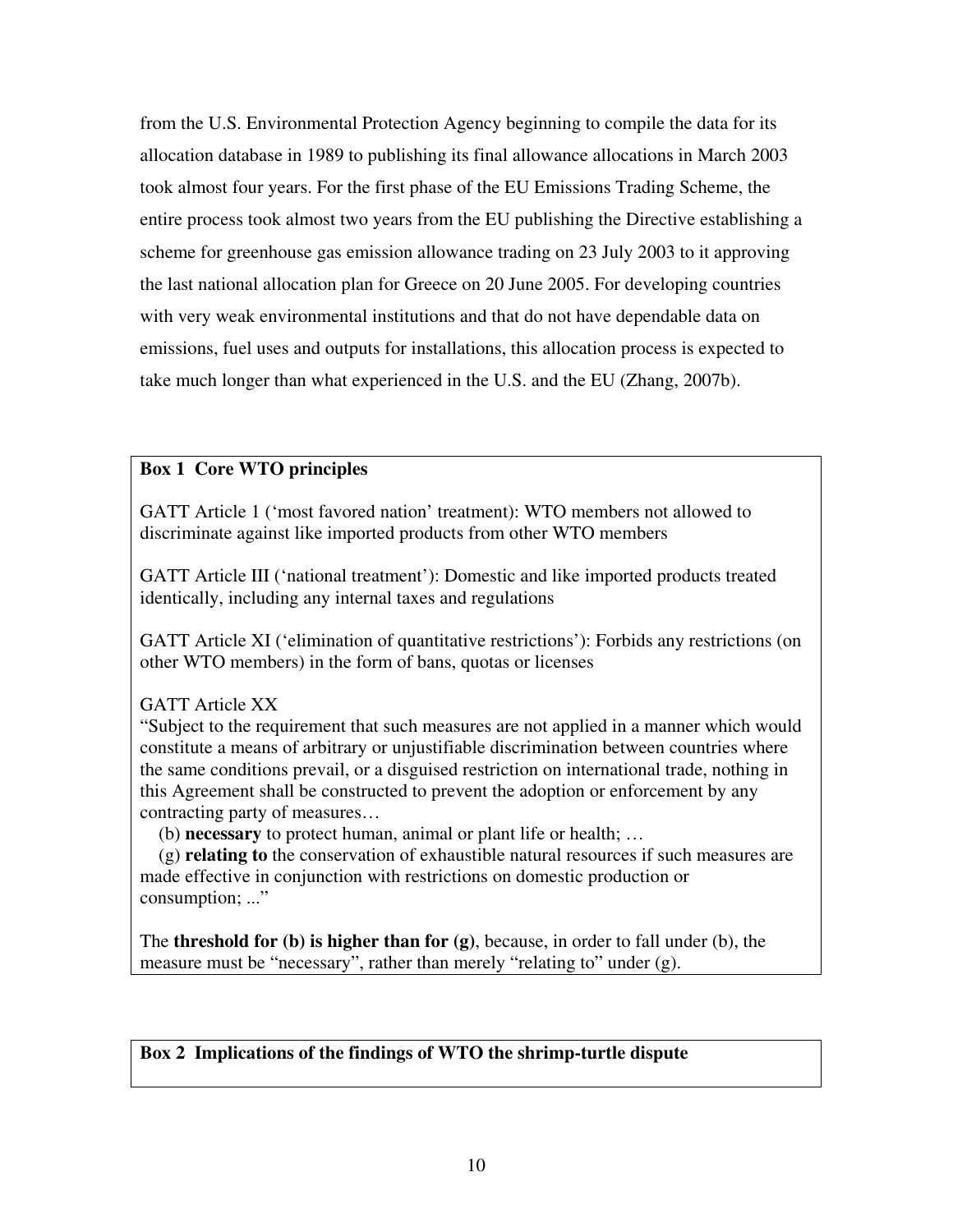To address the decline of sea turtles around the world, in 1989 the U.S. Congress enacted Section 609 of Public Law 101-162 to authorize embargoes on shrimp harvested with commercial fishing technology harmful to sea turtles. The U.S. was challenged in the WTO by India, Malaysia, Pakistan and Thailand in October 1996, after embargoes were leveled against them. The four governments challenged this measure, asserting that the U.S. could not apply its laws to foreign process and production methods. A WTO Dispute Settlement Panel was established in April 1997 to hear the case. The Panel found that the U.S. failed to approach the complainant nations in serious multilateral negotiations before enforcing the U.S. law against those nations. The Panel held that the U.S. shrimp embargo was a class of measures of processes-and-production-methods type and had a serious threat to the multilateral trading system because it conditioned market access on the conservation policies of foreign countries. Thus, it cannot be justified under GATT Article XX. However, the WTO Appellate Body overruled the Panel's reasoning. The Appellate Body held that a WTO member requires from exporting countries compliance, or adoption of, certain policies prescribed by the importing country does not render the measure inconsistent with the WTO obligation. Although the Appellate Body still found that the U.S. shrimp embargo was not justified under GATT Article XX, the decision was not on ground that the U.S. sea turtle law itself was not inconsistent with GATT. Rather, the ruling was on ground that the application of the law constituted "arbitrary and unjustifiable discrimination" between WTO members (WTO, 1998). The WTO Appellate Body pointed to a 1996 regional agreement reached at the U.S. initiation, namely the Inter-American Convention on Protection and Conservation of Sea Turtles, as evidence of the feasibility of such an approach (WTO, 1998; Berger, 1999). Here, the Appellate Body again advanced the standing of multilateral environmental treaties (Zhang, 2004; Zhang and Assunção, 2004). Thus, it follows that this trade dispute under the WTO may have been interpreted as a clear preference for actions taken pursuant to multilateral agreements and/or negotiated through international cooperative arrangements, such as the Kyoto Protocol and its successor. However, this interpretation should be with great caution, because there is no doctrine of *stare decisis* (namely, "to stand by things decided") in the WTO; the GATT/WTO panels are not bound by previous panel decisions (Zhang and Assunção, 2004).

Moreover, the WTO Shrimp-Turtle dispute settlement has a bearing on the ongoing discussion on the "comparability" of climate actions in a post-2012 climate change regime. The Appellate Body found that when the U.S. shifted its standard from requiring measures essentially the same as the U.S. measures to "the adoption of a program *comparable* in effectiveness", this new standard would comply with the WTO disciplines (WTO, 2001, paragraph 144). Some may view that this case opens the door for U.S. climate legislation that bases trade measures on an evaluation of the comparability of climate actions taken by other trading countries. Comparable action can be interpreted as meaning action comparable in effect as the "*comparable* in effectiveness" in the Shrimp-Turtle dispute. It can also be interpreted as meaning "the comparability of efforts". The Bali Action Plan adopts the latter interpretation, using the terms comparable as a means of ensuring that developed countries undertake commitments comparable to each other (Zhang, 2009a).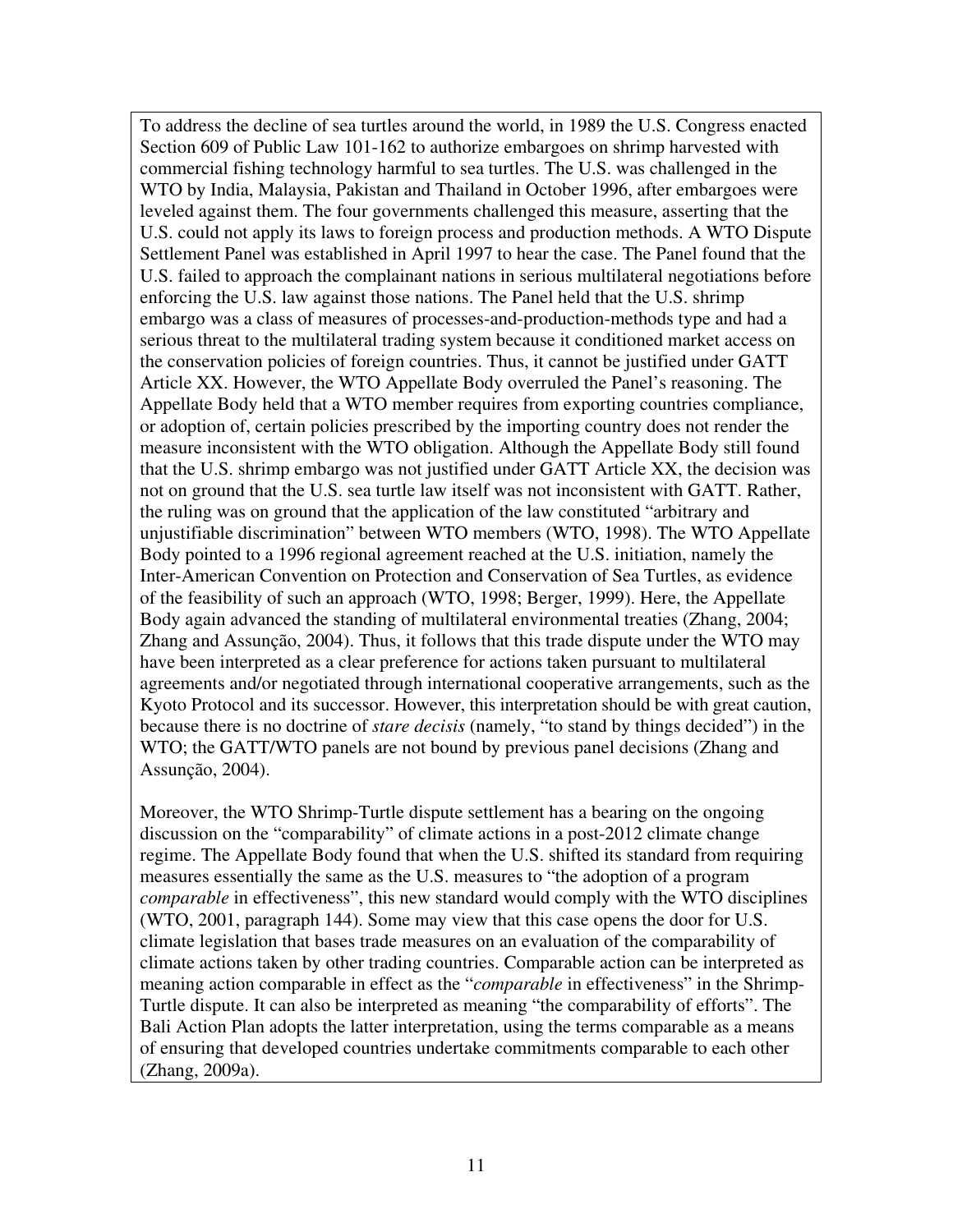In the case of a WTO dispute, the question will arise whether there are any alternatives to trade provisions that could be reasonably expected to fulfill the same function but are not inconsistent or less inconsistent with the relevant WTO provisions. Take the GATT Thai cigarette dispute as a case in point. Under Section 27 of the Tobacco Act of 1966, Thailand restricted imports of cigarettes and imposed a higher tax rate on imported cigarettes when they were allowed on the three occasions since 1966, namely in 1968-70, 1976 and 1980. After consultations with Thailand failed to lead to a solution, the U.S. requested in 1990 the Dispute Settlement Panel to rule on the Thai action on the grounds that it was inconsistent with Article XI:1 of the General Agreement; was not justified by the exception under Article  $XI:2(c)$ , because cigarettes were not an agricultural or fisheries product in the meaning of Article XI:1; and was not justified under Article XX(b) because the restrictions were not necessary to protect human health, i.e. controlling the consumption of cigarettes did not require an import ban. The Dispute Settlement Panel ruled against Thailand. The Panel found that Thailand had acted inconsistently with Article XI:1 for having not granted import licenses over a long period of time. Recognizing that XI:2(c) allows exceptions for fisheries and agricultural products if the restrictions are necessary to enable governments to protect farmers and fishermen who, because of the perishability of their produce, often could not withhold excess supplies of the fresh product from the market, the Panel found that cigarettes were not "like" the fresh product as leaf tobacco and thus were not among the products eligible for import restrictions under Article XI:2(c). Moreover, the Panel acknowledged that Article XX(b) allowed contracting parties to give priority to human health over trade liberalization. The Panel held the view that the import restrictions imposed by Thailand could be considered to be "necessary" in terms of Article XX(b) only if there were no alternative measure consistent with the General Agreement, or less inconsistent with it, which Thailand could reasonably be expected to employ to achieve its health policy objectives. However, the Panel found the Thai import restriction measure not necessary because Thailand could reasonably be expected to take strict, non-discriminatory labelling and ingredient disclosure regulations and to ban all the direct and indirect advertising, promotion and sponsorship of cigarettes to ensure the quality and reduce the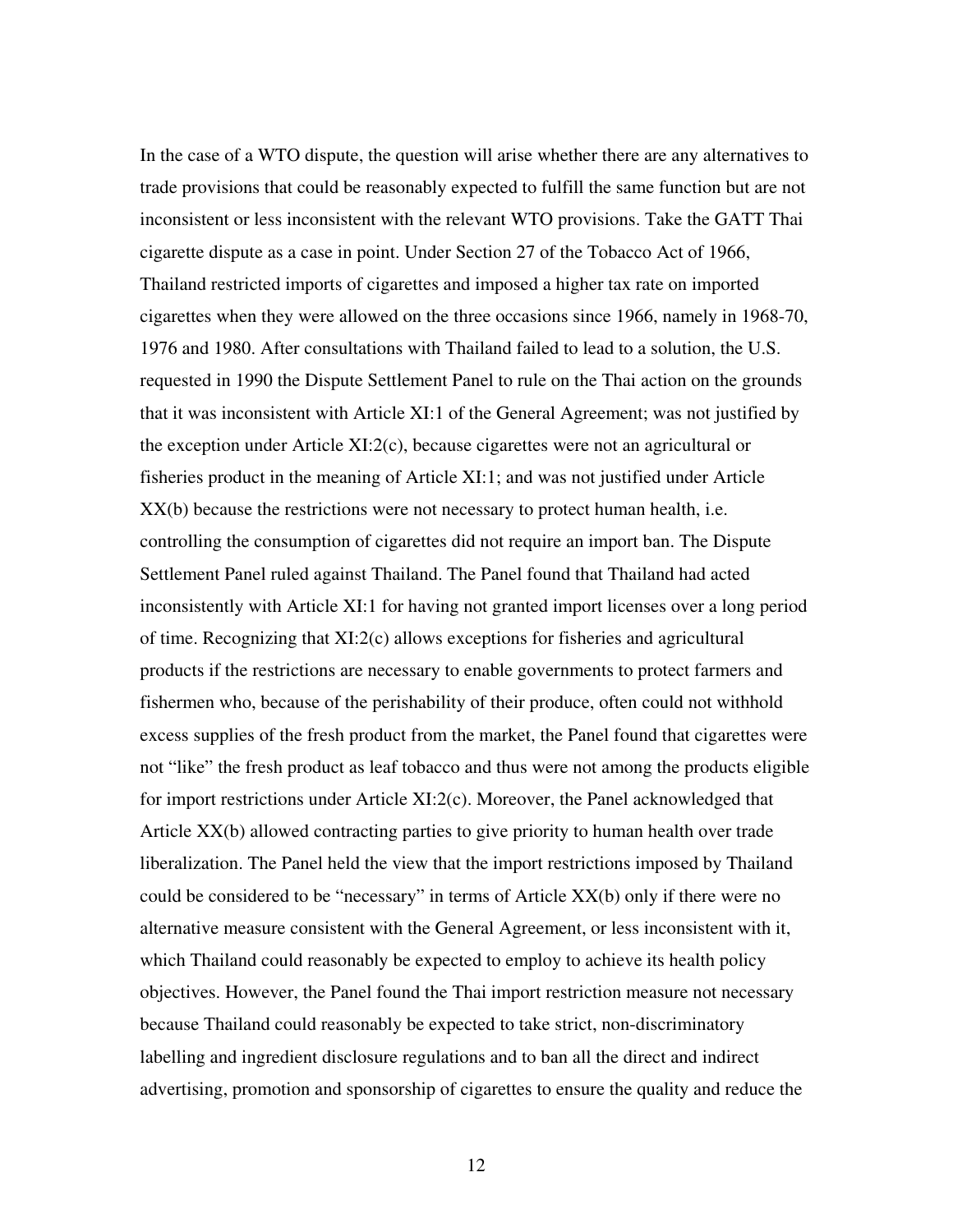quantity of cigarettes sold in Thailand. These alternative measures are considered WTOconsistent to achieve the same health policy objectives as Thailand now pursues through an import ban on all cigarettes whatever their ingredients (GATT, 1990). Simply put, in the GATT Thai cigarette dispute, the Dispute Settlement Panel concluded that Thailand had legitimate concerns with health but it had measures available to it other than a trade ban that would be consistent with the General Agreement on Tariffs and Trade (e.g. bans on advertising) (GATT, 1990).

Indeed, there are alternatives to resorting to trade provisions to protect the U.S. tradesensitive, energy-intensive industries during a period when the U.S. is taking good-faith efforts to negotiate with trading partners on comparable actions. One way to address competitiveness concerns is to initially allocate free emission allowances to those sectors vulnerable to global competition, either totally or partially.<sup>[6](#page-13-0)</sup> Bovenberg and Goulder (2002) found that giving out about 13% of the allowances to fossil fuel suppliers freely instead of auctioning in an emissions trading scheme in the U.S. would be sufficient to prevent their profits with the emissions constraints from falling in comparison with those without the emissions constraints.

There is no disagreement that the allocation of permits to emissions sources is a politically contentious issue. Grandfathering, at least partially grandfathering, helps these well-organized, politically highly-mobilized industries or sectors to save considerable expenditures and thus increases the political acceptability of an emissions trading scheme, although it leads to a higher economic cost than a policy where the allowances are fully auctioned.<sup>[7](#page-13-1)</sup> That explains why the sponsors of the American Clean Energy and Security

<span id="page-13-0"></span><sup>&</sup>lt;sup>6</sup> To be consistent with the WTO provisions, foreign producers could arguably demand the same proportion of free allowances as U.S. domestic producers in case they are subject to border carbon adjustments.

<span id="page-13-1"></span> $<sup>7</sup>$  In a second-best setting with pre-existing distortionary taxes, if allowances are</sup> auctioned, the revenues generated can then be used to reduce pre-existing distortionary taxes, thus generating overall efficiency gains. Parry et al. (1999), for example, show that the costs of reducing U.S. carbon emissions by 10% in a second-best setting with preexisting labor taxes are five times more costly under a grandfathered carbon permits case than under an auctioned case. This is because the policy where the permits are auctioned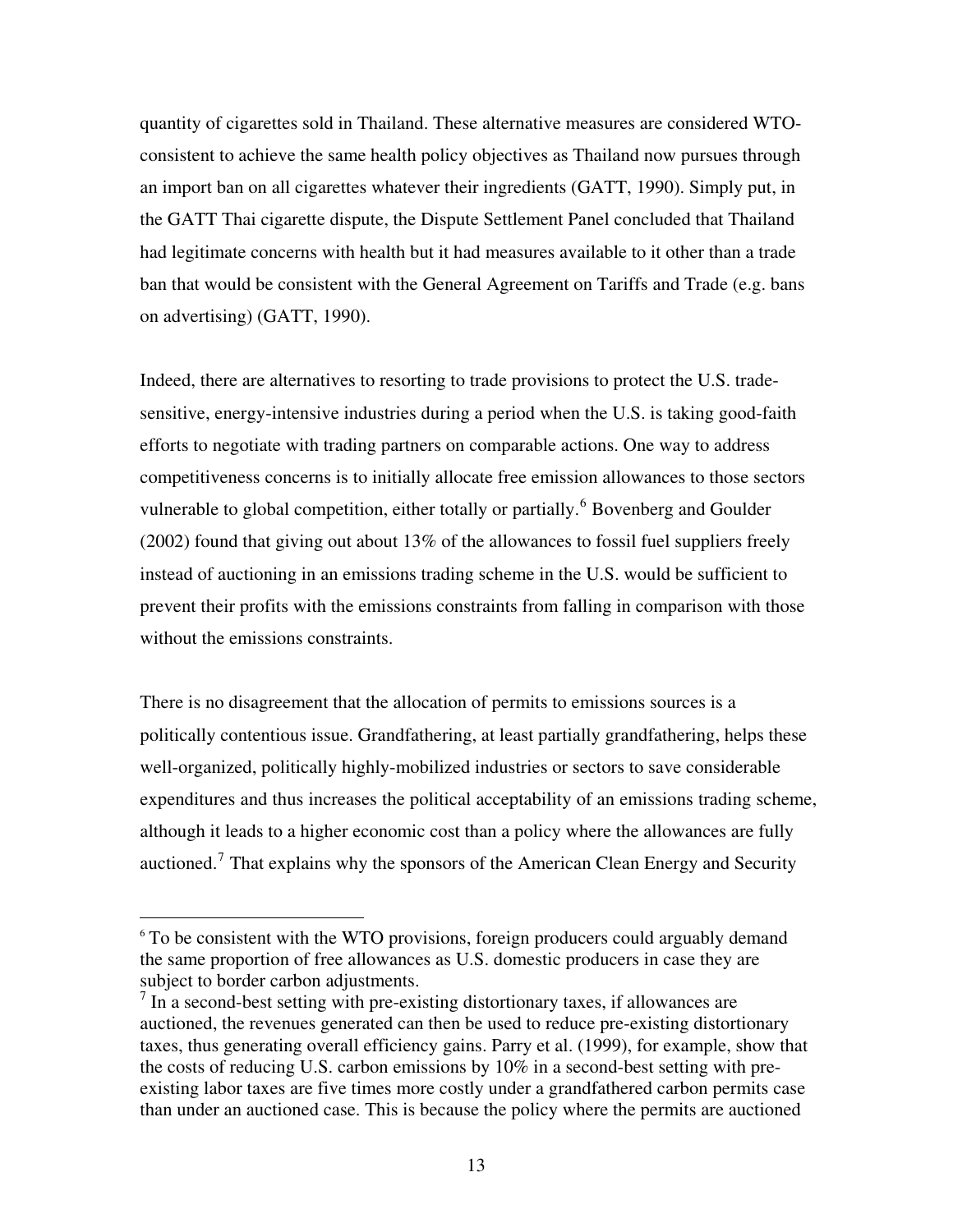Act of 2009 had to make a compromise amending it to auction only 15% of the emission permits instead of the initial proposal for auctioning all the emission permits in a proposed cap-and-trade regime in order for it to pass the U.S. House of Representatives Energy and Commerce Committee in May 2009. However, it should be pointed out that although grandfathering is thought of as giving implicit subsidies to these sectors, grandfathering is less trade-distorted than the exemptions from carbon taxes (Zhang, 1998 and 1999), which means that partially grandfathering is even less trade-distorted than the exemptions from carbon taxes. To understand their difference, it is important to bear in mind that grandfathering itself also implies an opportunity cost for firms receiving permits: what matters here is not how firms get your permits, but what firms can sell them for - that is what determines opportunity cost. Thus, even if permits are awarded gratis, firms will value them at their market price. Accordingly, the prices of energy will adjust to reflect the increased scarcity of fossil fuels. This means that regardless of whether emissions permits are given out freely or are auctioned by the government, the effects on energy prices are expected to be the same, although the initial ownership of emissions permits differs among different allocation methods. As a result, relative prices of products will not be distorted relative to their pre-existing levels and switching of demands towards products of those firms whose permits are awarded gratis (the so-called substitution effect) will not be induced by grandfathering. This makes grandfathering different from the exemptions from carbon taxes. In the latter case, there exist substitution effects (Zhang, 1998 and 1999). For example, the Commission of the European Communities (CEC) proposal for a mixed carbon and energy  $\text{tax}^8$  $\text{tax}^8$  provides for

raises revenues for the government that can be used to reduce pre-existing distortionary taxes. By contrast, in the former case, no revenue-recycling effect occurs, since no revenues are raised for the government. However, the policy produces the same taxinteraction effect as under the latter case, which tends to reduce employment and investment and thus exacerbates the distortionary effects of pre-existing taxes (Zhang, 1999).

<span id="page-14-0"></span> $8$  As part of its comprehensive strategy to control  $CO<sub>2</sub>$  emissions and increase energy efficiency, a carbon/energy tax has been proposed by the CEC. The CEC proposal is that member states introduce a carbon/energy tax of US\$ 3 per barrel oil equivalent in 1993, rising in real terms by US\$ 1 a year to US\$ 10 per barrel in 2000. After the year 2000 the tax rate will remain at US\$ 10 per barrel at 1993 prices. The tax rates are allocated across fuels, with 50% based on carbon content and 50% on energy content (Zhang, 1997).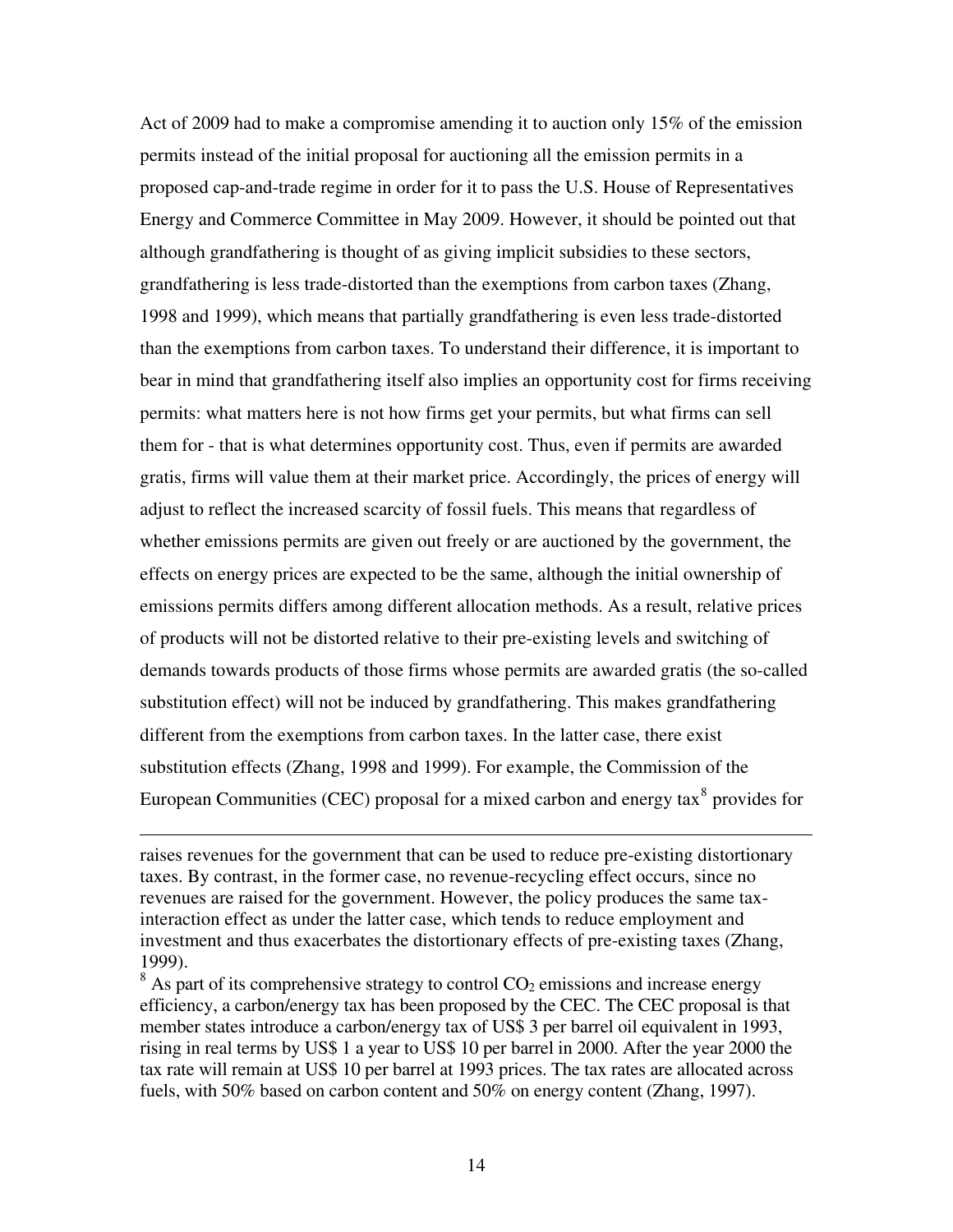exemptions for the six energy-intensive industries (i.e., iron and steel, non-ferrous metals, chemicals, cement, glass, and pulp and paper) from coverage of the CEC tax on grounds of competitiveness. This not only reduces the effectiveness of the CEC tax in achieving its objective of reducing  $CO<sub>2</sub>$  emissions, but also makes the industries, which are exempt from paying the CEC tax, improve their competitive position in relation to those industries which are not. Therefore, there will be some switching of demand towards the products of these energy-intensive industries, which is precisely the reaction that such a tax should avoid (Zhang, 1997).

The import allowance requirement approach would distinguish between two otherwise physically identical products on the basis of climate actions in place in the country of origin. This discrimination of like products among trading nations would constitute a prima facie violation of WTO rules. To pass WTO scrutiny of trade provisions, the U.S. is likely to make reference to the health and environmental exceptions provided under GATT Article XX (see Box 1). This Article itself is the exceptions that authorize governments to employ otherwise GATT-illegal measures when such measures are necessary to deal with certain enumerated public policy problems. The GATT panel in Tuna/Dolphin II concluded that Article XX does not preclude governments from pursuing environmental concerns outside their national territory, but such extrajurisdictional application of domestic laws would be permitted only if aimed *primarily* (emphasis added) at having a conservation or protection effect (GATT, 1994; Zhang, 1998). The capacity of the planet's atmosphere to absorb greenhouse gas emissions without adverse impacts is an 'exhaustible natural resource'. Thus, if countries take measures on their own including extra-jurisdictional application *primarily* to prevent the depletion of this 'exhaustible natural resource', such measures will have a good justification under GATT Article XX. Along this reasoning, if the main objective of trade provisions is to protect the environment by requiring other countries to take actions comparable to that of the U.S., then mandating importers to purchase allowances from the designated special international reserve allowance pool to cover the carbon emissions associated with the manufacture of that product is debatable. To increase the prospects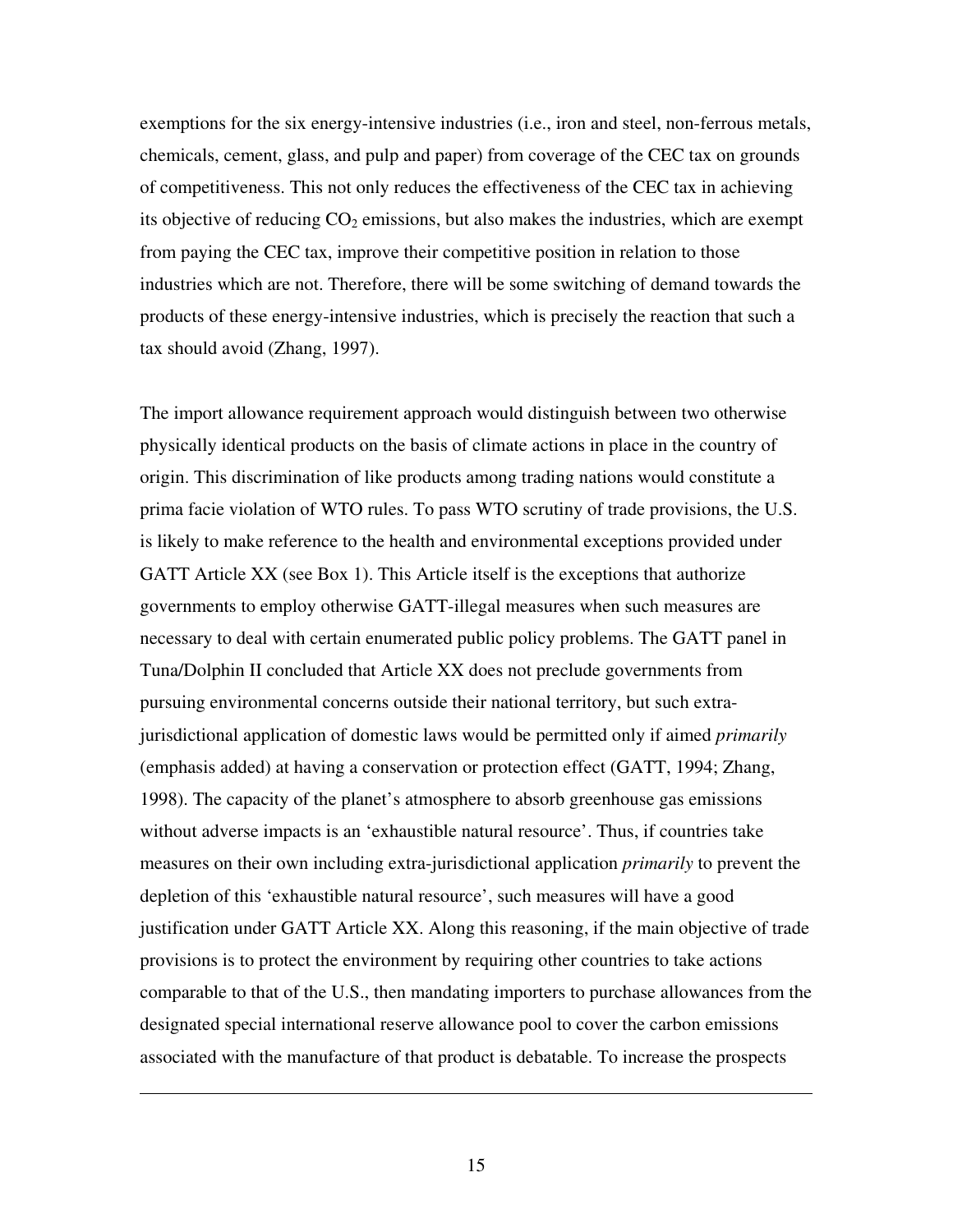for a successful WTO defense, I think that trade provisions can refer to the designated special international reserve allowance pool, but may not do without adding "or equivalent". This will allow importers to submit equivalent emission reduction units that are not necessarily allowances but are recognized by international treaties to cover the carbon contents of imported products.

Clearly, these concerns raised in the Lieberman-Warner bill have shaped relevant provisions in the Waxman-Markey bill to deal with the competitiveness and leakage concerns. Accordingly, the Waxman-Markey bill has avoided all the aforementioned controversies raised in the Lieberman-Warner bill. Unlike the EAR in the Lieberman-Warner bill which focuses exclusively on imports into the U.S., but does nothing to address the competitiveness of U.S. exports in foreign markets, the Waxman-Markey bill included both rebates for few energy-intensive, trade-sensitive sectors<sup>[9](#page-16-0)</sup> and free emission allowances to help not to put U.S. manufacturers at a disadvantage relative to overseas competitors. Unlike the Lieberman-Warner bill in the U.S. Senate, the Waxman-Markey bill also gives China, India and other major developing nations time to enact their climate-friendly measures. Under the Waxman-Markey bill, the International Reserve Allowance Program may not begin before January 1, 2025. The U.S. president may only implement an International Reserve Allowance Program for sectors producing primary products. While the bill called for a "carbon tariff" on imports, it very much framed that measures as a last resort that a U.S. president could impose at his or her discretion regarding border adjustments or tariffs. However, in the middle of the night before the vote on June 26, 2009, a provision was inserted in this House bill that requires the President, starting in 2020, to impose a border adjustment - or tariffs - on certain goods from countries that do not act to limit their greenhouse gas emissions. The President can waive the tariffs only if he receives explicit permission from U.S. Congress (Broder, 2009). The last-minute changes in the bill changed a Presidential long-term back-up option to a requirement that the President put such tariffs in place under the specified conditions. Such changes significantly changed the spirit of the bill, moving it

<u>.</u>

<span id="page-16-0"></span><sup>&</sup>lt;sup>9</sup> See Genasci (2008) for discussion on complicating issues related to how to rebate exports under a cap-and-trade regime.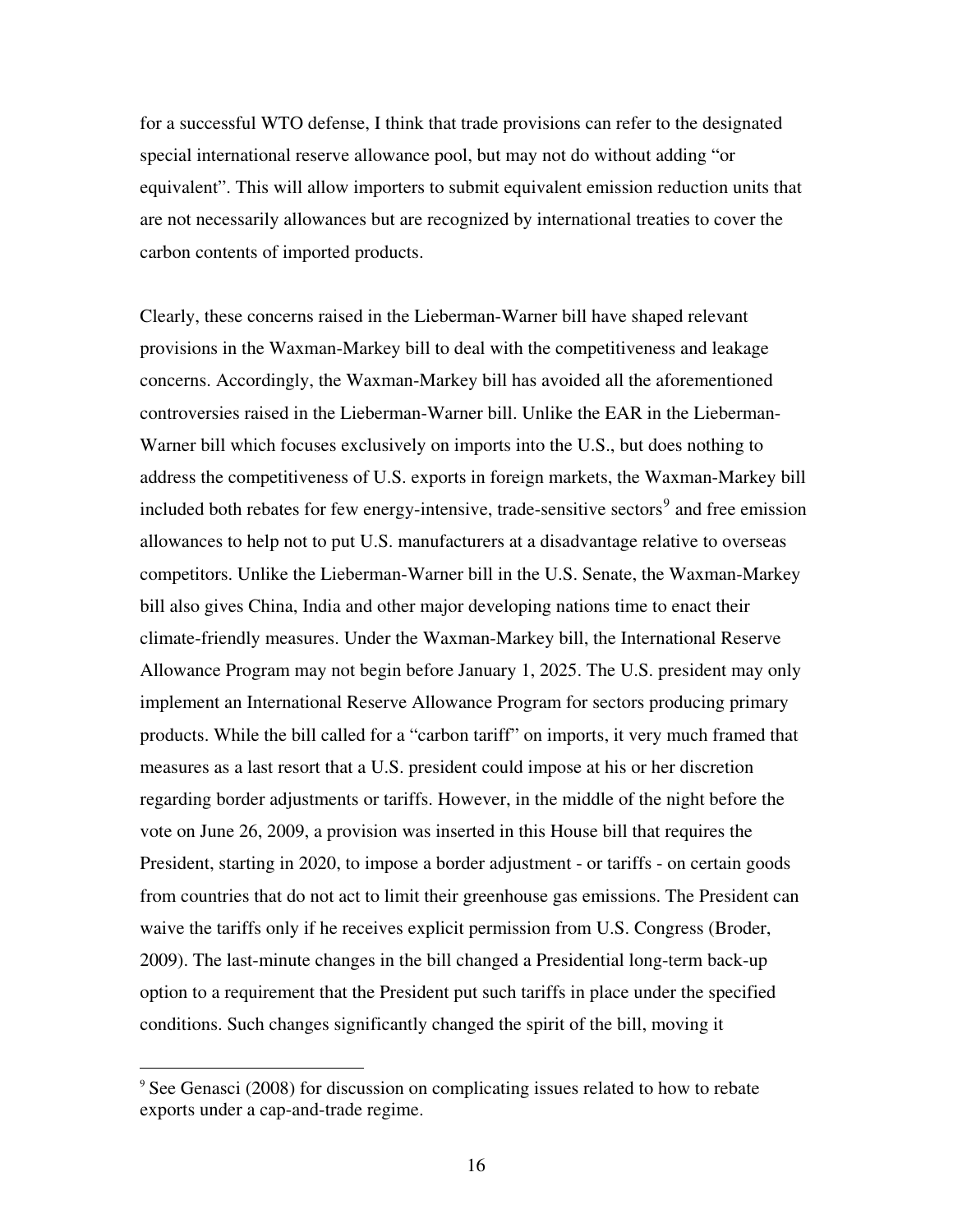considerably closer to risky protectionism. While praising the passage of the House bill as an "extraordinary first step," president Obama opposed to a trade provision in that bill.<sup>[10](#page-17-0)</sup> The carbon tariff proposals have also drawn fierce criticism from China and India. Without specific reference to the U.S. or the Waxman-Markey bill, China's Ministry of Commerce said in a statement posted on its website that proposals to impose "carbon tariffs" on imported products will violate the rules of the World Trade Organization. That would enable developed countries to "resort to trade in the name of protecting the environment". The carbon tariff proposal runs against the principle of "common but differentiated responsibilities", the spirit of the Kyoto Protocol. This will neither help strengthen confidence that the international community can cooperate to handle the (economic) crisis, nor helps any country's endeavors during the climate change negotiations. Thus China is strongly opposed to it (MOC of China, 2009).

On September 30, 2009, Senators John Kerry (D-MA) and Barbara Boxer (D-CA) introduced the Clean Energy Jobs and American Power Act (S. 1733), the Senate version of the Waxman-Markey bill in the House. Unlike in the House where a simple majority is needed to pass a legislation, the Senate needs 60 votes from its 100 members to ensure passage. With two senators per state no matter how small, coal-producing, industrial and agricultural states are more heavily represented in the Senate than in the House. Thus the Kerry-Boxer bill faces an even uphill battle in the Senate. As would be expected, senators from those states would push for even tough border carbon adjustment provisions that would potentially tax foreign goods at a higher rate if they come from countries that are not taking steps comparable to that of the U.S., which can add to the cost of goods. At this stage the bill does propose to include some form of BCAs, but details still need to be worked out. While Senator Kerry indicates that the proposed provision would comply with the WTO rules, it remains to be seen how the bill, which is put off until Spring 2010 (Talley, 2009), is going to reconcile potential conflicts between demands for tough border

<u>.</u>

<span id="page-17-0"></span><sup>&</sup>lt;sup>10</sup> President Obama was quoted as saying that "At a time when the economy worldwide is still deep in [recession](http://topics.nytimes.com/top/reference/timestopics/subjects/r/recession_and_depression/index.html?inline=nyt-classifier) and we've seen a significant drop in global trade, I think we have to be very careful about sending any protectionist signals out there. I think there may be other ways of doing it than with a tariff approach." (Broder, 2009).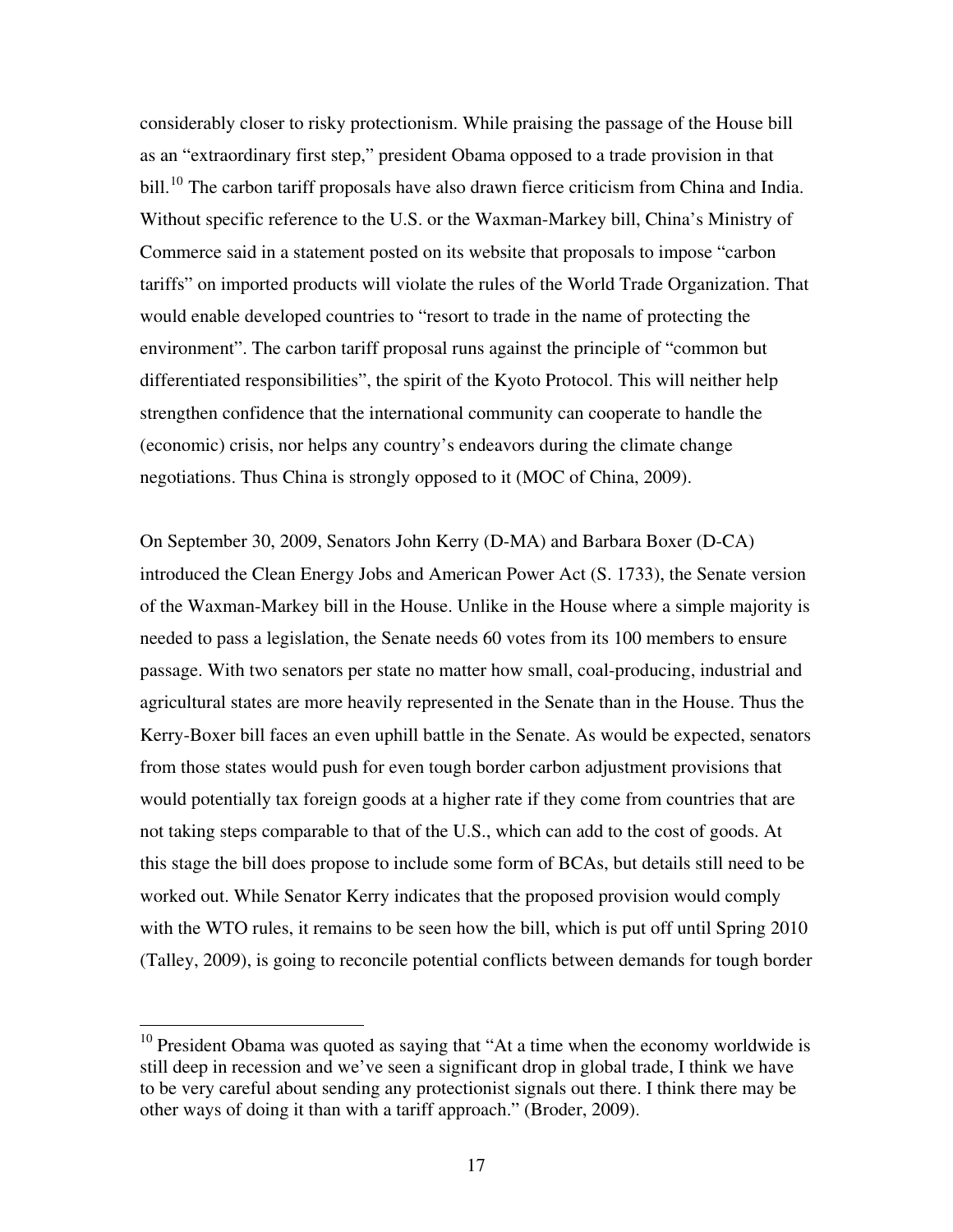carbon adjustment provisions from coal-producing, industrial and agricultural states and the U.S. international obligations under WTO.

Besides the issue of WTO consistency, there will be methodological challenges in implementing an EAR under a cap-and-trade regime, although such practical implementation issues are secondary concerns. Identifying the appropriate carbon contents embodied in traded products will present formidable technical difficulties, given the wide range of technologies in use around the world and very different energy resource endowments and consumption patterns among countries. In the absence of any information regarding the carbon content of the products from exporting countries, importing countries, the U.S. in this case, could adopt either of the two approaches to overcoming information challenge in practical implementation. One is to prescribe the tax rates for the imported product based on U.S. domestically predominant method of production for a like product, which sets the average embedded carbon content of a particular product (Zhang, 1998; Zhang and Assunção, 2004). This practice is by no means without foundation. For example, the U.S. Secretary of the Treasury has adopted the approach in the tax on imported toxic chemicals under the Superfund Tax (GATT, 1987; Zhang, 1998). Alternative is to set the best available technology (BAT) as the reference technology level and then use the average embedded carbon content of a particular product produced with the BAT in applying border carbon adjustments (Ismer and Neuhoff, 2007). Generally speaking, developing countries will bear a lower cost based on either of the approaches than using the nation-wide average carbon content of imported products for the country of origin, given that less energy-efficient technologies in developing countries produce products of higher embedded carbon contends than those like products produced by more energy-efficient technologies in the U.S. However, to be more defensible, either of the approaches should allow foreign producers to challenge the carbon contents applied to their products to ensure that they will not pay for more than they have actually emitted.

#### **4. How should China respond to the U.S. proposed carbon tariffs?**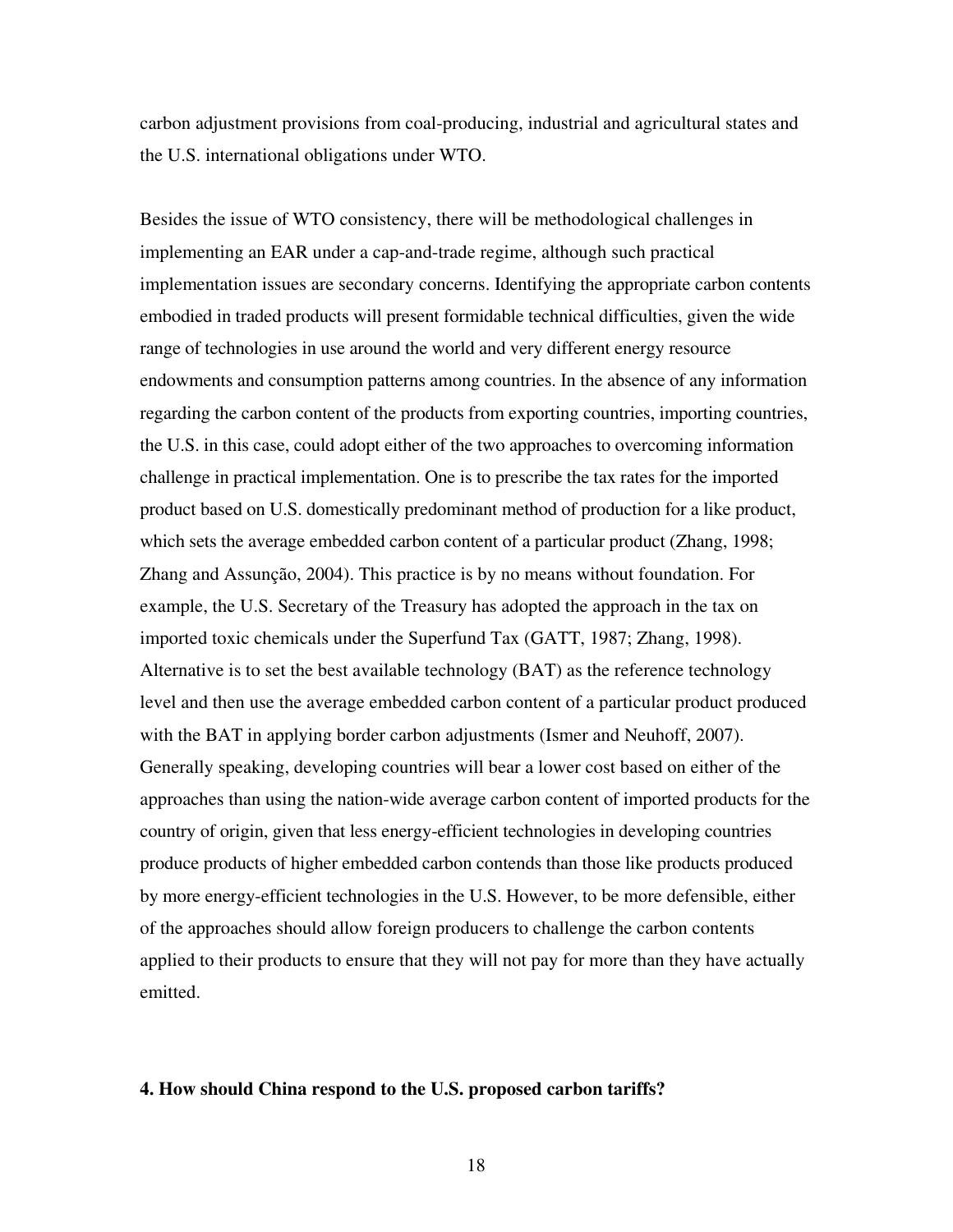So far, the discussion has been focused on the country that is considering unilateral trade measures. Now that the inclusion of border carbon adjustment measures is widely considered essential to secure passage of any U.S. climate legislation, the question is then how China should respond to the U.S. proposed carbon tariffs.

#### **4.1 A serious commitment to find a global solution to the threat of climate change**

First of all, China needs to creditably indicate a serious commitment to address climate change issues to challenge the legitimacy of the U.S. imposing the carbon tariffs. Indeed, if China's energy use and the resulting carbon emissions had followed their trends between 1980 and 2000, during which China achieved a quadrupling of its GDP with only a doubling of energy consumption, rather than surged since 2001, then the position of China in the international climate debate would be very different from what it is today. On the trends of the 1980s and 1990s, the U.S. Energy Information Administration (EIA, 2004) estimated that China's  $CO<sub>2</sub>$  emissions are not expected to catch up with the world's largest carbon emitter by 2030. However, China's energy use had surged since the turn of this century, almost doubling between 2000 and 2007. Despite similar rates of economic growth, the rate of growth in China's energy use during this period (9.74% per year) has been more than twice that of the last two decades in the past century (4.25% per year) (National Bureau of Statistics of China, 2008). As a result, China was already the world's largest carbon emitter in 2007, instead of "until 2030" as estimated as late as 2004.

It is conceivable that China will argue that its high absolute emission levels are the combined effects of large population and coal-fueled economy and the workshop as the world, the latter of which leads to a hefty chunk of China's emissions embedded in goods that are exported to industrialized countries (Zhang, 2009c). China's arguments are legitimate. The country has every right to do that. Anyhow, China's share of the world's cumulative energy-related  $CO<sub>2</sub>$  emissions was only 8% from 1900 to 2005, far less than 30% for the U.S., and is still lower than those for the U.S. by 2030. On a per capita basis, China's  $CO<sub>2</sub>$  emissions are currently only one-fifth of that for the U.S., and are still less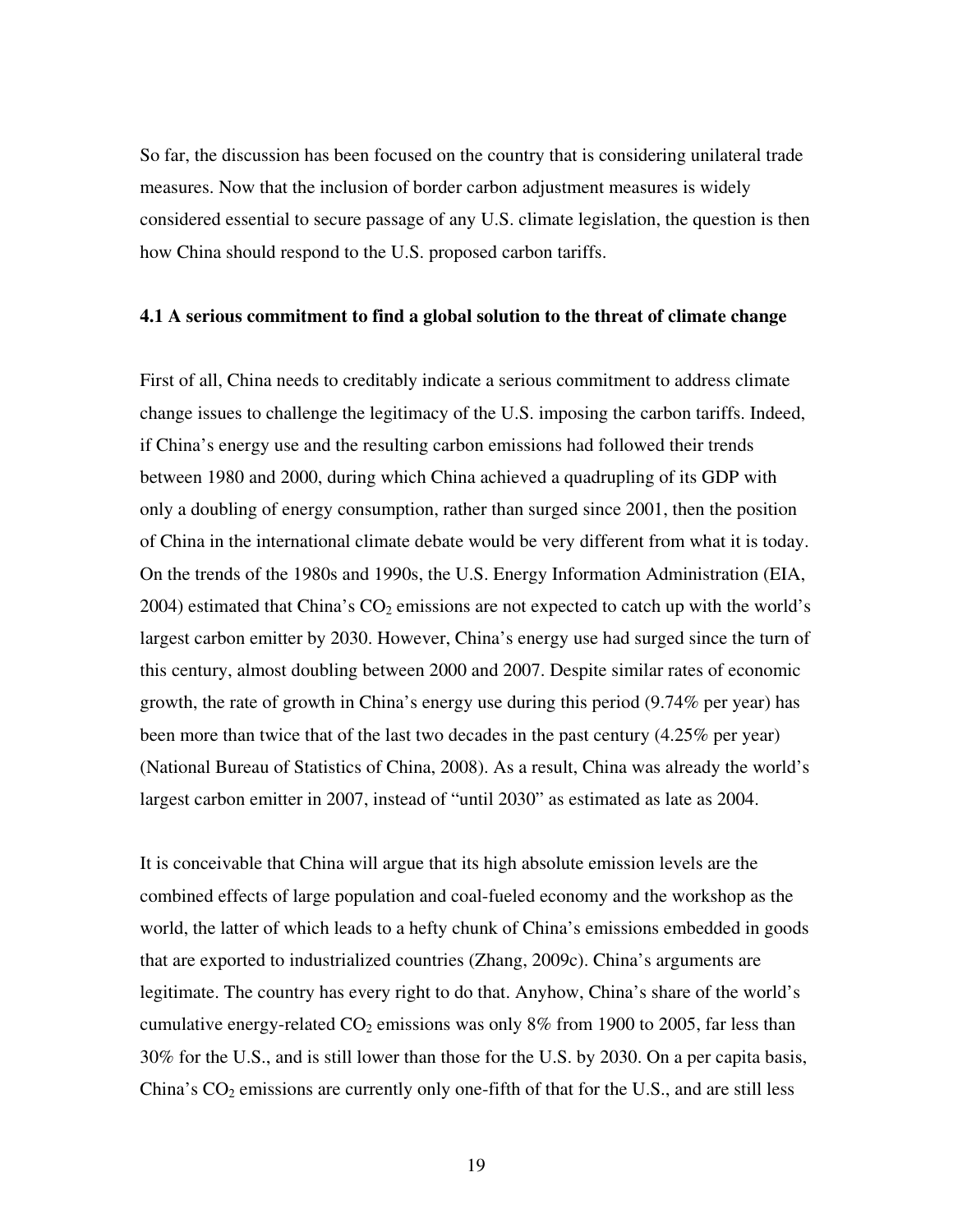than half of that of the U.S. by 2030 (IEA, 2007). However, the number one position has put China in the spotlight, just at a time when the world's community starts negotiating a post-Kyoto climate regime under the Bali Roadmap. There are the renewed interests in and debates on China's role in combating global climate change.

Given the fact that China is already the world's largest carbon emitter and its emissions continue to rise rapidly in line with its industrialization and urbanization, China is seen with greater capacity, capability and responsibility. The country is facing great pressure both inside and outside international climate negotiations to exhibit greater ambition. As long as China does not signal well ahead the time when it will take on the emissions caps, it will always be confronted with the threats of trade measures. In responses to these concerns and to put China in a positive position, I propose that at Copenhagen and beyond China should negotiate a requirement that greenhouse gas emissions in industrialized countries be cut at least by 80% by 2050 relative to their 1990 levels and that per capita emissions for all countries by 2050 should be no more than the world's average at that time. Moreover, it would be in China's own best interest if, at a right time (e.g., at a time when the U.S. Senate is going to debate and ratify any global deal that would emerge from Copenhagen or later), China signals well ahead that it will take on binding absolute emission caps around the year 2030.

#### **4.1.1 Why around 2030 for timing China's absolute emissions caps?**

Many factors need to be taken into consideration in determining the timing for China to take on absolute emissions caps. Assuming the commitment period of five years as the Kyoto Protocol has adopted, I think the fifth commitment period (2028-2032), or around 2030 is not an unreasonably expected date on which China needs to take on absolute emissions caps for the following reasons. While this date is later than the time frame that the U.S. and other industrialized countries would like to see, it would probably be still too soon from China's perspective.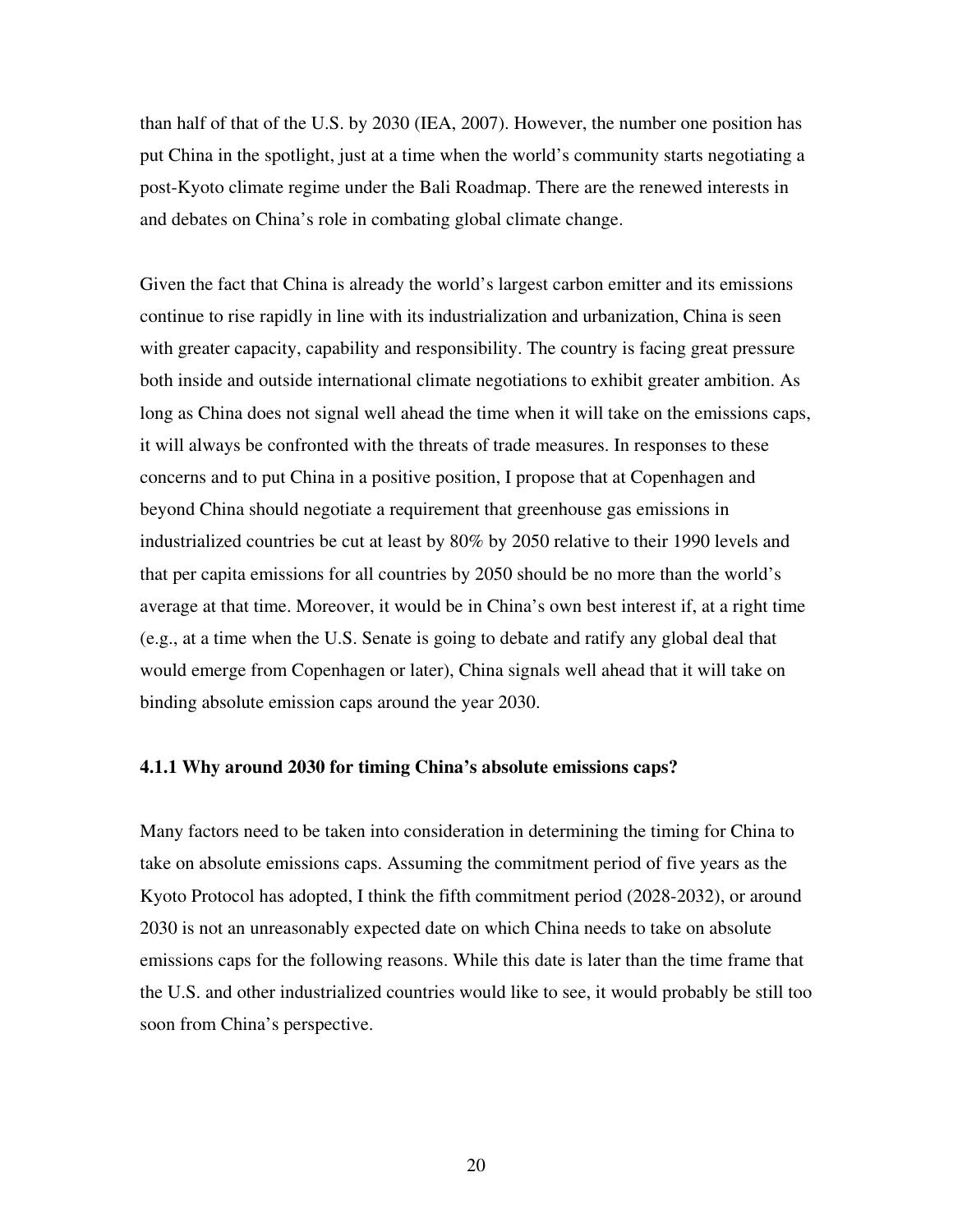First, the fourth assessment report of the Intergovernmental Panel on Climate Change recommends that global greenhouse gas emissions should peak by 2020 as the latest and then turn downward, to avoid dangerous climate change consequences. With China already the world's largest carbon emitter, the earlier China takes on emissions caps, the more likely that goal can be achieved. However, given China's relatively low development stage and its rapidly growing economy fueled by coal, its carbon emissions are still on the climbing trajectories well beyond 2030, even if some energy saving policies and measures have been factored into such projections.

Second, before legally binding commitments become applicable to Annex I (industrialized) countries, they have a grace period of 16 years starting from the Earth Summit in June 1992 when Annex I countries promised to individually or jointly stabilize greenhouse gases emissions at their 1990 levels by the end of the past century to the beginning of the first commitment period in 2008. This precedent points to a first binding commitment period for China starting around 2026.

Third, with China still dependent on coal to meet the bulk of its energy needs for the next several decades, the commercialization and widespread deployment of carbon capture and storage (CCS) is a crucial option for reducing both China's and global  $CO<sub>2</sub>$  emissions. Thus far, CCS has not been commercialized anywhere in the world, and it is unlikely, given current trends, that this technology will find large-scale application either in China or elsewhere before 2030. Until CCS projects are developed to the point of achieving economies of scale and bringing down the costs, China will not feel confident about committing to absolute emissions caps.

Fourth, developing countries need reasonable time to develop and operate national climate policies and measures. This is understood by knowledgeable U.S. politicians, such as Reps. Henry Waxman (D-CA) and Edward Markey (D-MA), the sponsors of the American Clean Energy and Security Act of 2009. Indeed, the Waxman-Markey bill gives China, India and other major developing nations time to enact climate-friendly measures. While the bill called for a "carbon tariff" on imports, it very much framed that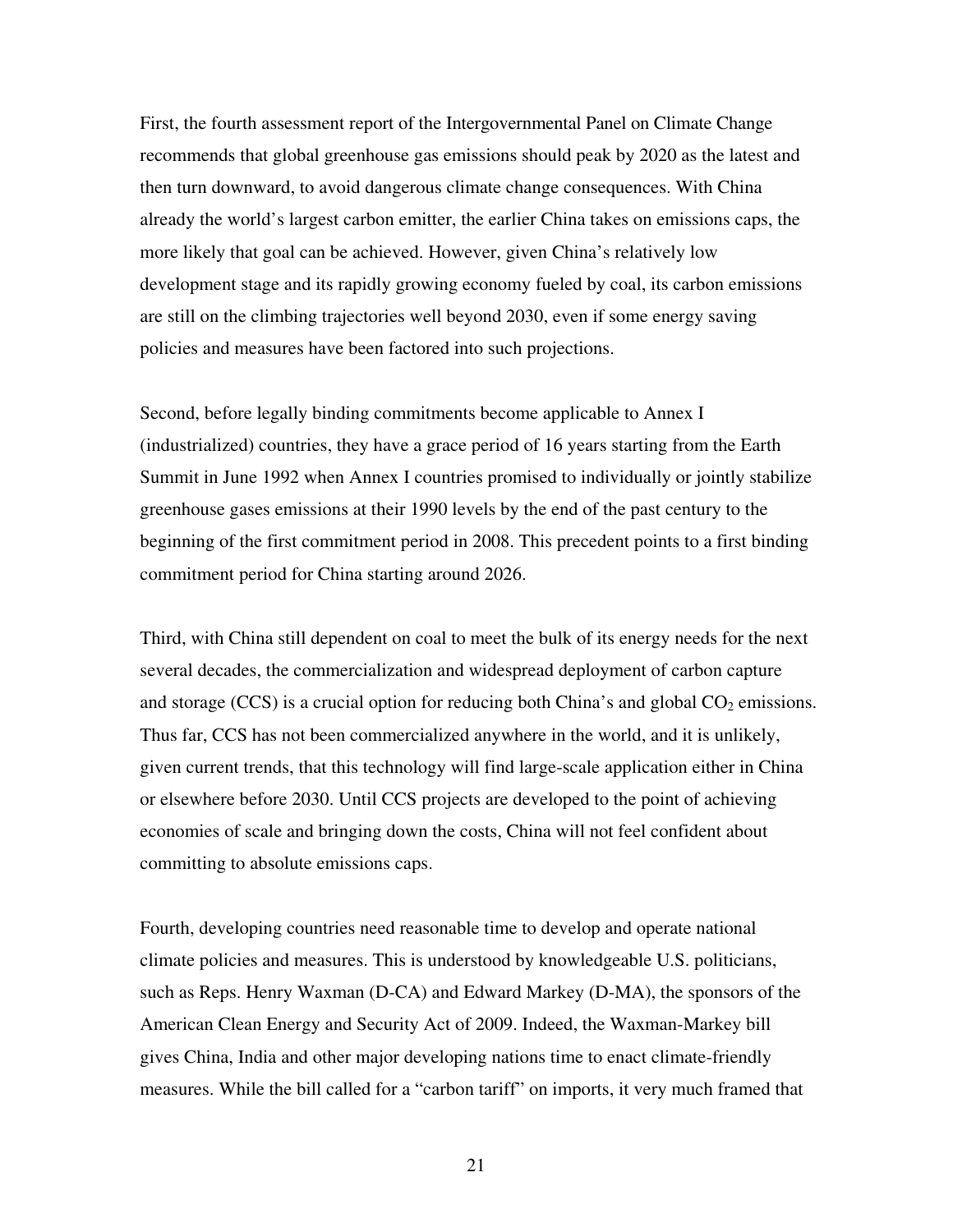measures as a last resort that a U.S. president could impose at his or her discretion not until January 1, 2025 regarding border adjustments or tariffs, although in the middle of the night before the vote on June 26, 2009, a compromise was made to further bring forward the imposition of carbon tariffs.

Fifth, another timing indicator is a lag between the date that a treaty is signed and the starting date of the budget period. With the Kyoto Protocol signing in December 1997 and the first budget period staring 2008, the earliest date to expect China to introduce binding commitments would not be before 2020. Even without this precedent for Annex I countries, China's demand is by no means without foundation. For example, the Montreal Protocol on Substances that Deplete the Ozone Layer grants developing countries a grace period of 10 years (Zhang, 2000). Given that the scope of economic activities affected by a climate regime is several orders of magnitude larger than those covered by the Montreal Protocol, it is arguable that developing countries should have a grace period much longer than 10 years, after mandatory emission targets for Annex I countries took effect in 2008.

Sixth, while it is not unreasonable to grant China a grace period before taking on emissions caps, it would hardly acceptable to delay the timing beyond 2030. China is already the world's largest carbon emitter and, in the next year or so, will overtake Japan as the world's second largest economy, although its per capita income and emissions are still very low. After another twenty years of rapid development, China's economy will approach that of the world's second-largest emitter (the U.S.) in size, whereas China's absolute emissions are well above those of number two. Its baseline carbon emissions in 2030 are projected to reach 11.73 billion tons of carbon dioxide, relative to 6.4 billion tons for the U.S. and 2.1 billion tons for India (EIA, 2009), the world's populous country at that time (UNDESA,  $2009$ ).<sup>[11](#page-22-0)</sup> This gap with the U.S. could be even bigger, provided that the U.S. would cut its emissions to the levels proposed by the Obama administration and under the American Clean Energy and Security Act of 2009. By then, China's per

<span id="page-22-0"></span> $11$  UNDESA (2009) projects that China's population would peak at 1462.5 millions around 2030, while India's population would be projected to be at 1484.6 millions in 2030 and further grow to 1613.8 millions in 2050.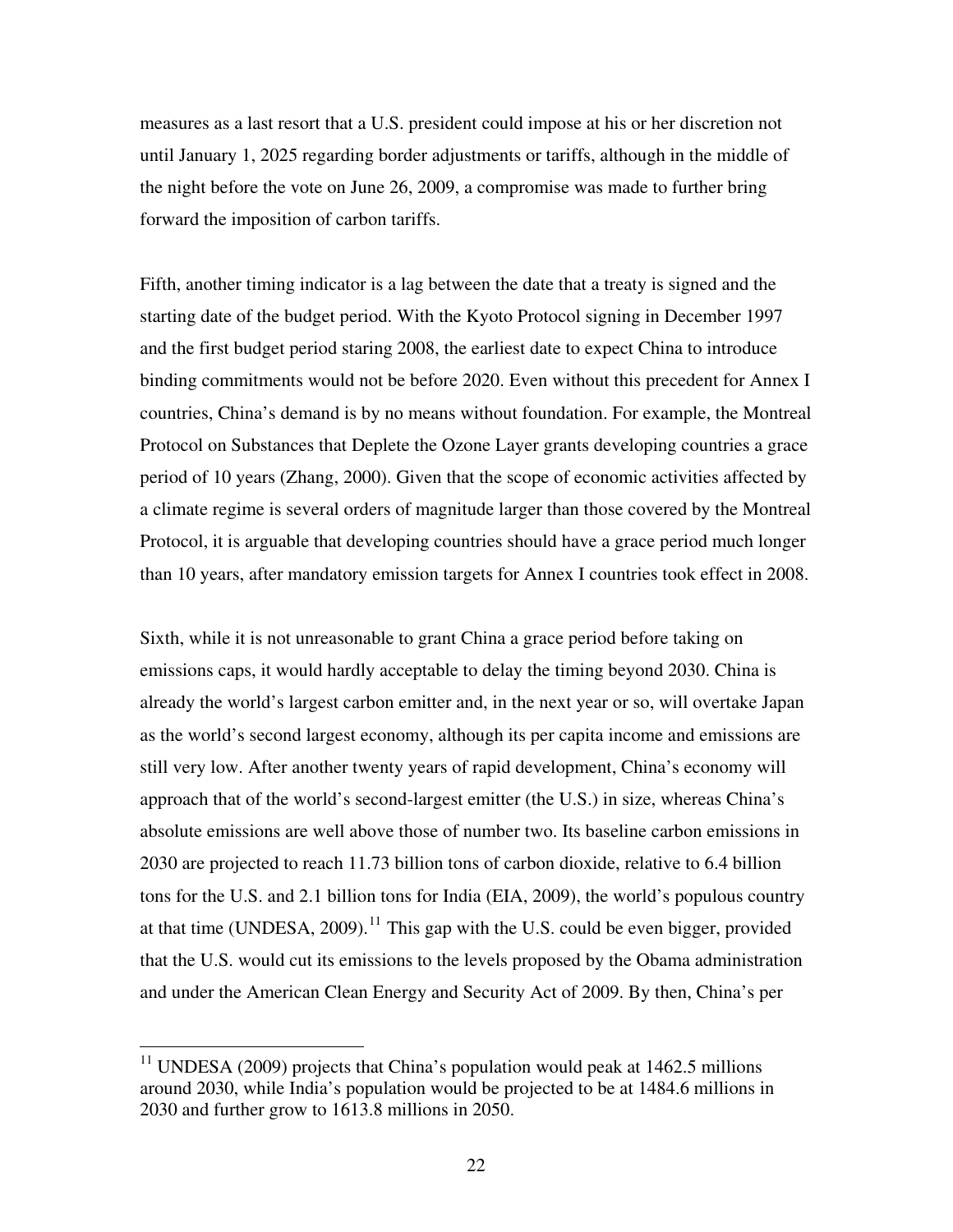capita income will reach a very reasonable level, whereas its per capita emissions are projected to be well above the world's average and about 5.7 times of India (EIA, 2009). While the country is still on the climbing trajectory of carbon emissions under the business as usual scenario, China will have lost ground by not to taking on emissions caps when the world is facing ever alarming climate change threats and developed countries will have achieved significant emissions reductions by then.

#### **4.1.2 Three transitional periods of increasing climate obligations**

It is hard to imagine how China could apply the brakes so sharply as to switch from rapid emissions growth to immediate emissions cuts, without passing through several intermediate phases. After all, China is still a developing country right now, no matter how rapidly it is expected to grow in the future. Taking the commitment period of five years as the Kyoto Protocol has adopted, I envision that China needs the following three transitional periods of increasing climate obligations, before taking on absolute emissions caps.

#### *First, further credible energy-conservation commitments starting 2013*

China has already committed itself to quantified targets on energy conservation and the use of clean energy. It needs to extend its level of ambition, further making credible quantified domestic commitments in these areas for the second commitment period. Such commitments would include but are not limited to continuing to set energy-saving and pollutant control goals in the subsequent national five-year economic blueprints as challenging as the current 11th five-year blueprint does, increasing investment in energy conservation and improving energy efficiency, significantly scaling up the use of renewable energies and other low-carbon technologies, in particular wind power and nuclear power, and doubling or even quadrupling the current unit capacity below which thousands of small, inefficient coal-fired plants need to be decommissioned (Zhang, 2009c).

#### *Second, voluntary "no lose" emissions targets starting 2018*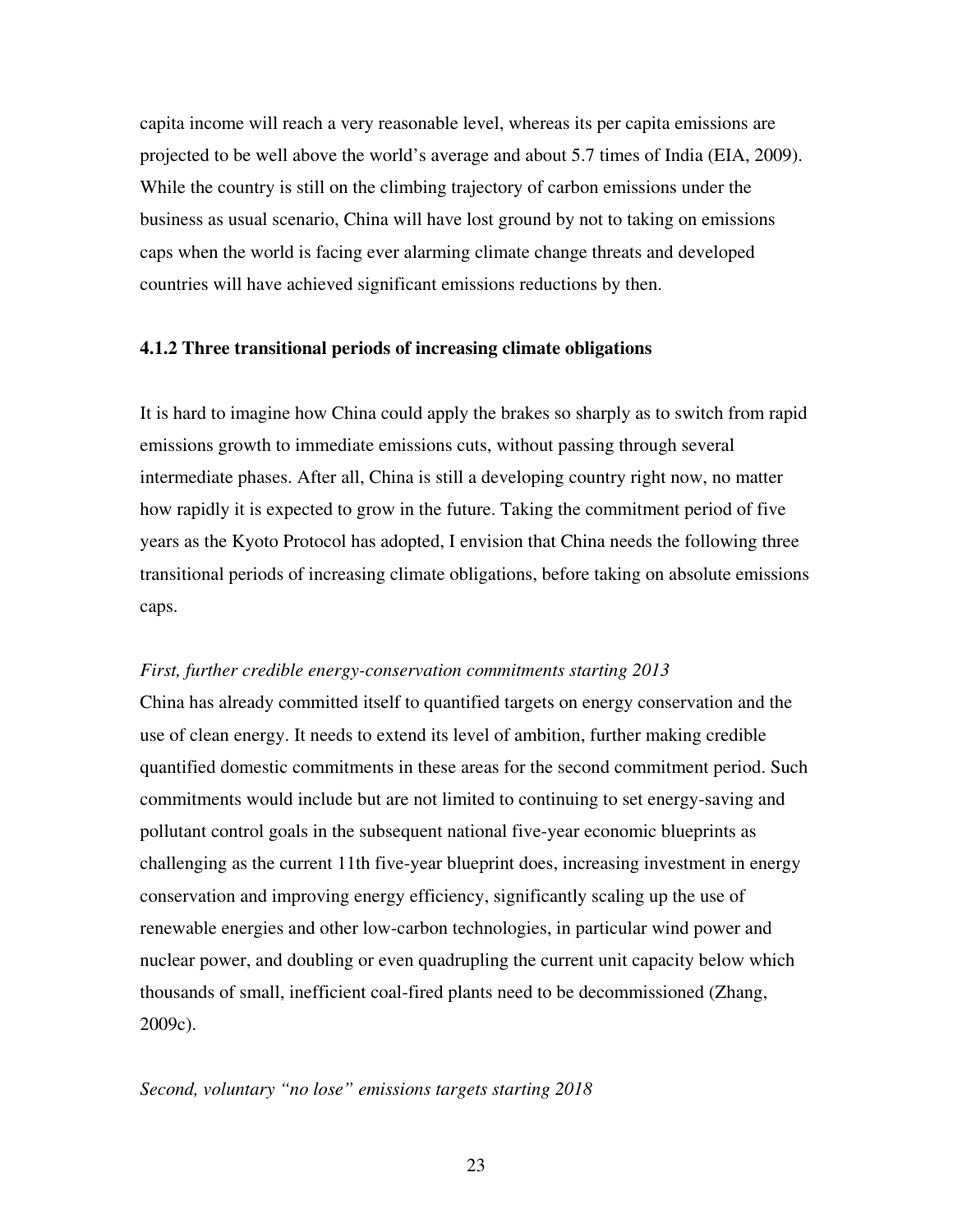During this transition period, China could commit to adopting voluntary emission reduction targets. Emissions reductions achieved beyond these "no lose" targets would then be eligible for sale through carbon trading at the same world market price as those of developed countries whose emissions are capped, relative to the lower prices that China currently receives for carbon credits generated from clean development mechanism projects, meaning that China would suffer no net economic loss by adhering to the targets.

## *Third, binding carbon intensity targets starting 2023, leading to emissions caps around 2030*

While China is expected to adopt the carbon intensity target as a domestic commitment in 2011, China adopting binding carbon intensity targets in 2023 as its international commitment would be a significant step towards committing to absolute emissions caps during the subsequent commitment period. At that juncture, having been granted three transition periods, China could then be expected to take on binding emissions caps, starting around 2030 and to aim for the global convergence of per capita emissions by 2050.

# **4.2 A clear need within a climate regime to define comparable efforts towards climate mitigation and adaptation**

While indicating, well in advance, that it will take on absolute emissions caps around the year 2030, being targeted by such border carbon adjustment measures, China should make the best use of the forums provided under the UNFCCC and its KP to effectively deal with the proposed measures to its advantage (Zhang, 2009b). However, China and other leading developing countries appear to be comfortable with WTO rules and institutions defending their interests in any dispute that may arise over unilateral trade measures. Top Chinese official in charge of climate issue and the Brazilian climate ambassador consider the WTO as the proper forum when developing countries are required to purchase emission allowances in the U.S. proposed cap-and-trade regime (Samuelsohn, 2007). This is reinforced in the Political Declaration of the Leaders of Brazil, China, India, Mexico and South Africa (the so-called G5) in Sapporo, Japan, July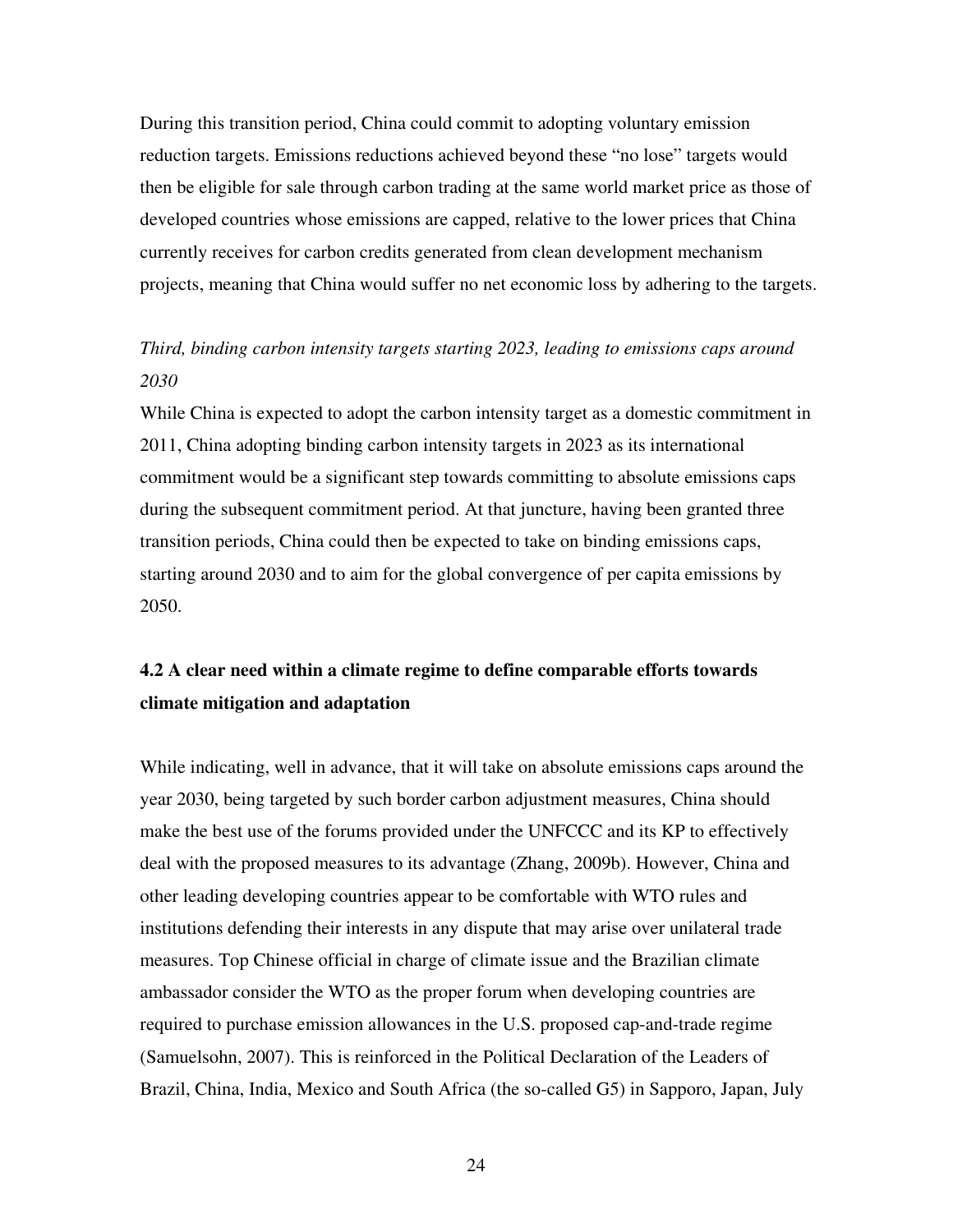8, 2008 that "in the negotiations under the Bali Road Map, we urge the international community to focus on the core climate change issues rather than inappropriate issues like competitiveness and trade protection measures which are being dealt with in other forums". China may fear that the discussion on these no core issues will overshadow those core issues mandated under the Bali Action Plan (BAP). However, in my view, defining comparable efforts towards climate mitigation and adaptation within a climate regime is critical to addressing carbon tariffs of far-reaching implications.

The BAP calls for "comparability of efforts" towards climate mitigation actions only among industrialized countries. However, lack of the clearly defined notion on what is comparable has led to diverse interpretations of the concept of comparability. Moreover, there is no equivalent language in the BAP to ensure that developing country actions, whatever might be agreed at Copenhagen, that must also be comparable to those of developed countries. So, some industrialized countries, if not all, have extended the scope of its application beyond industrialized countries themselves, and are considering the term "comparable" as the standard by which to assess the efforts made by all their trading partners in order to decide on whether to impose unilateral trade measures to address their own competitiveness concerns. Such lack of the common understanding will lead one country to define whether other countries have made comparative efforts to its own. This can hardly be objective, and in turn leads one country to misuse unilateral trade measures against other trading partners to address its own competitiveness concerns.

This is not hypothetical. Rather, it is very real as the Lieberman-Warner bill in the U.S. Senate and the Waxman-Markey bill in the U.S. House demonstrated. If such measures became law and were implemented, trading partners might choose to challenge U.S. before WTO. If a case like this really happens before a WTO panel, that panel would likely look to the UNFCCC for guidance on an appropriate standard for the comparability of climate efforts to assess whether that country has followed the international standard when determining comparability, as shown in the Shrimp-Turtle dispute where the WTO Appellate Body considered the Rio Declaration on Environment and Development (WTO, 1998). Otherwise, that WTO panel will have no choice but to fall back on the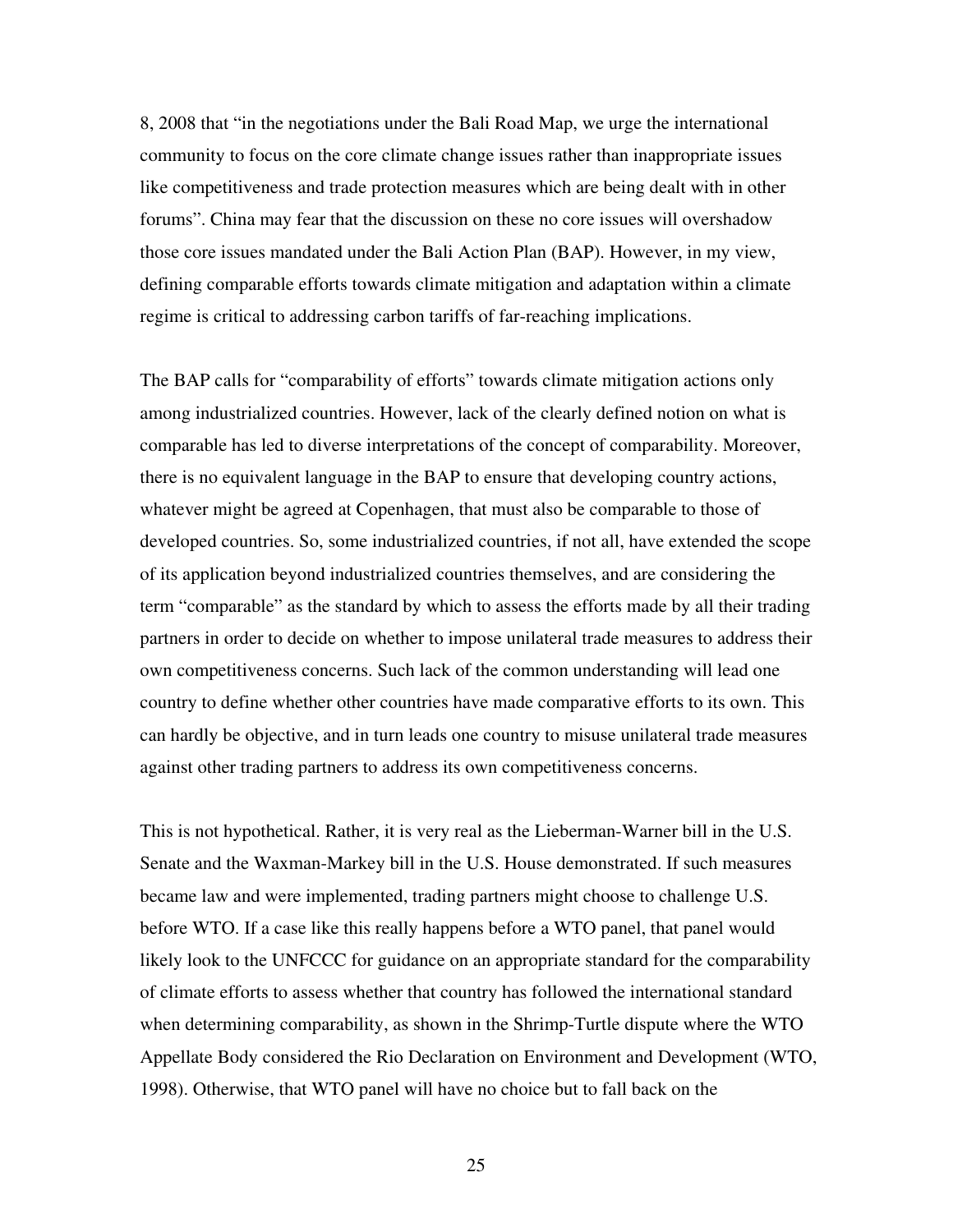aforementioned Shrimp-Turtle jurisprudence (see Box 2), and would be influenced by the fear of the political fall out from overturning U.S. unilateral trade measures in its domestic climate legislation.

If the U.S. measures were allowed to stand, not only China would suffer, but that would also undermine the UNFCCC's legitimacy in setting and distributing climate commitments between its parties (Werksman and Houser, 2008). Therefore, as strongly emphasized in my interview in *New York Times* (Reuters, 2009), rather than reliance solely on WTO, there is a clear need within a climate regime to define comparable efforts towards climate mitigation and adaptation to discipline the use of unilateral trade measures at the international level, taking into account differences in their national circumstances, such as current level of development, per capita GDP, current and historical emissions, emission intensity, and per capita emissions. If well defined, that will provide some reference to WTO panels in examining cases related to comparability issues.

Indeed, defining the comparability of climate efforts can be to China's advantage. China has repeatedly emphasized that it has taken many climate mitigation efforts. No country denies that, but at most China has received cheap appreciation of its abatement efforts. Being praised for such efforts, China is urged to do "a lot more" (Doyle, 2009). However, if the comparability of climate efforts is defined, then many abatement efforts that China have been taking can be converted into the corresponding equivalent carbon allowance prices under the European Union and U.S. proposed emissions trading schemes. If such an equivalent is higher than prevailing U.S. allowance price, there is no rationale for the U.S. to impose carbon tariffs on Chinese products. If it is lower, then the level of carbon tariffs is only a differential between such an equivalent and prevailing U.S. allowance price.

Take export tariffs that China applied on its own as a case in point. During 2006-08, the Chinese government levied, on its own, export taxes on a variety of energy and resource intensive products to discourage exports of those products that rely heavily on energy and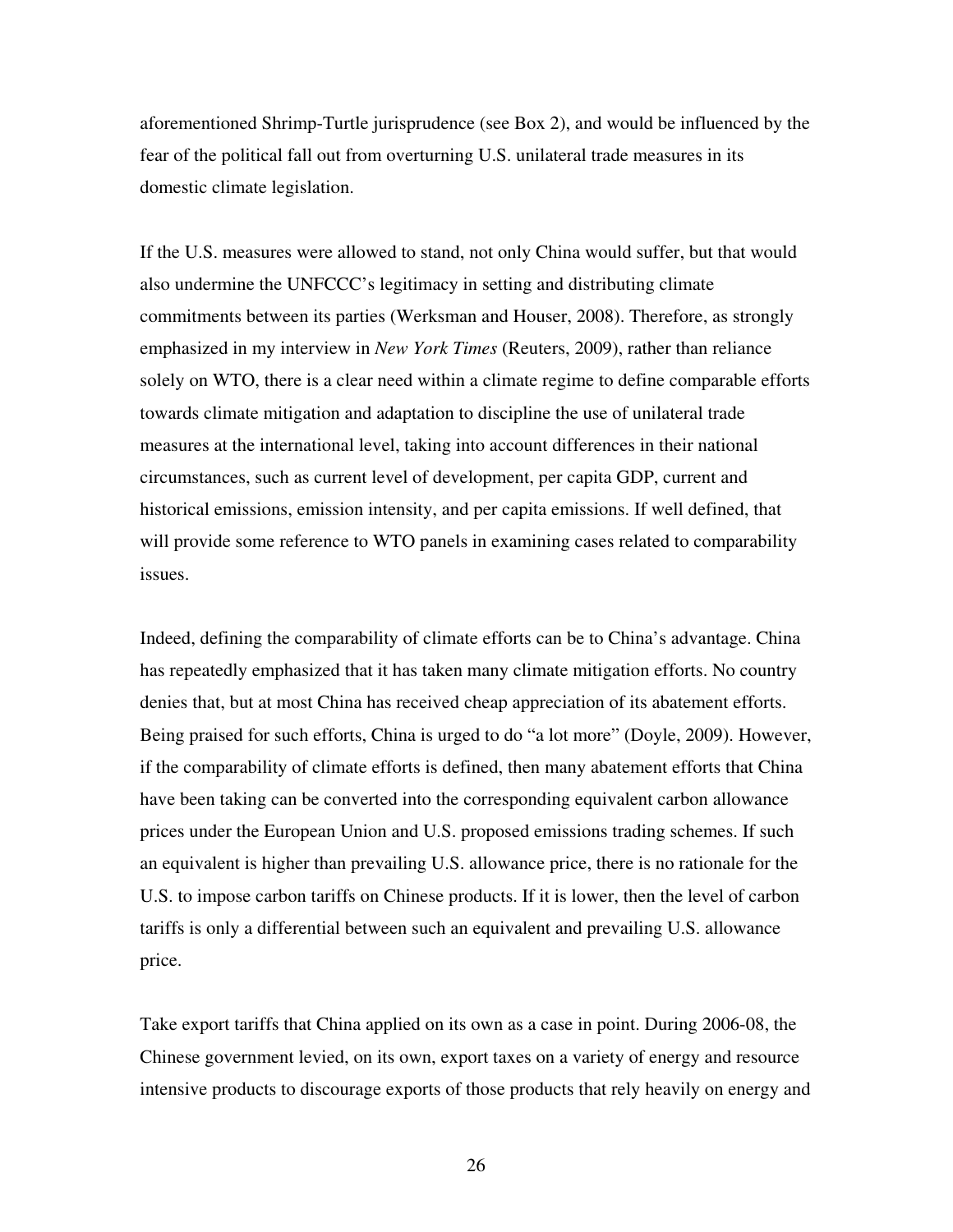resources and to save scarce energy and resources (Zhang, 2008). Given the fact that China is a price setter in world aluminum, cement, iron and steel markets, its export policies have a significant effect on world prices and thus on EU competitiveness (Dröge et al., 2009). From the point of view of leveling the carbon cost playing field, such export taxes increase the price at which energy-intensive products made in China, such as steel and aluminum, are traded in world markets. For the EU and U.S. producers, such export taxes imposed by their major trading partner on these products take out at least part, if not all, of the competitive pressure that is at the heart of the carbon leakage debates. Being converted into the implicit carbon costs, the average export tariffs of 10-15% applied in China on its own during 2006-08 are estimated to be equivalent to a EU allowance price of 30-43  $\epsilon$ /tCO<sub>2</sub> for steel and of 18-26  $\epsilon$ /tCO<sub>2</sub> for aluminium (Wang and Voituriez, 2009). The estimated levels of  $CO<sub>2</sub>$  price embedded in Chinese export taxes on steel and aluminium are very much in the same range as the average price of the EU allowances over the same period. Moreover, carbon tariffs impact disproportionally on energyintensive manufacturing. Manufacturing contributes to 33% of China's GDP relative to the corresponding 16% for India, and China's GDP is 3.5-4.0 times that of India. This suggests that, in volume terms, energy-intensive manufacturing in China values 7-8 times that of India. Clearly, carbon tariffs impact much more on China than on India. This raises the issue of whether China should hold the same stance on this issue as India as it does now, although the two largest developing countries in international climate change negotiations have taken and should continue to hold to a common position on developed country obligations on ambitious emissions reductions, adequate technology transfer and financing.

#### **5. Concluding remarks**

With countries from around the world set to meet in Copenhagen in December 2009 to try to hammer out a post-2012 climate change agreement, no one would disagree that a U.S. commitment to cut greenhouse gas emissions is essential to such a global pact. However, despite U.S. president Obama's recent announcement that he will push for a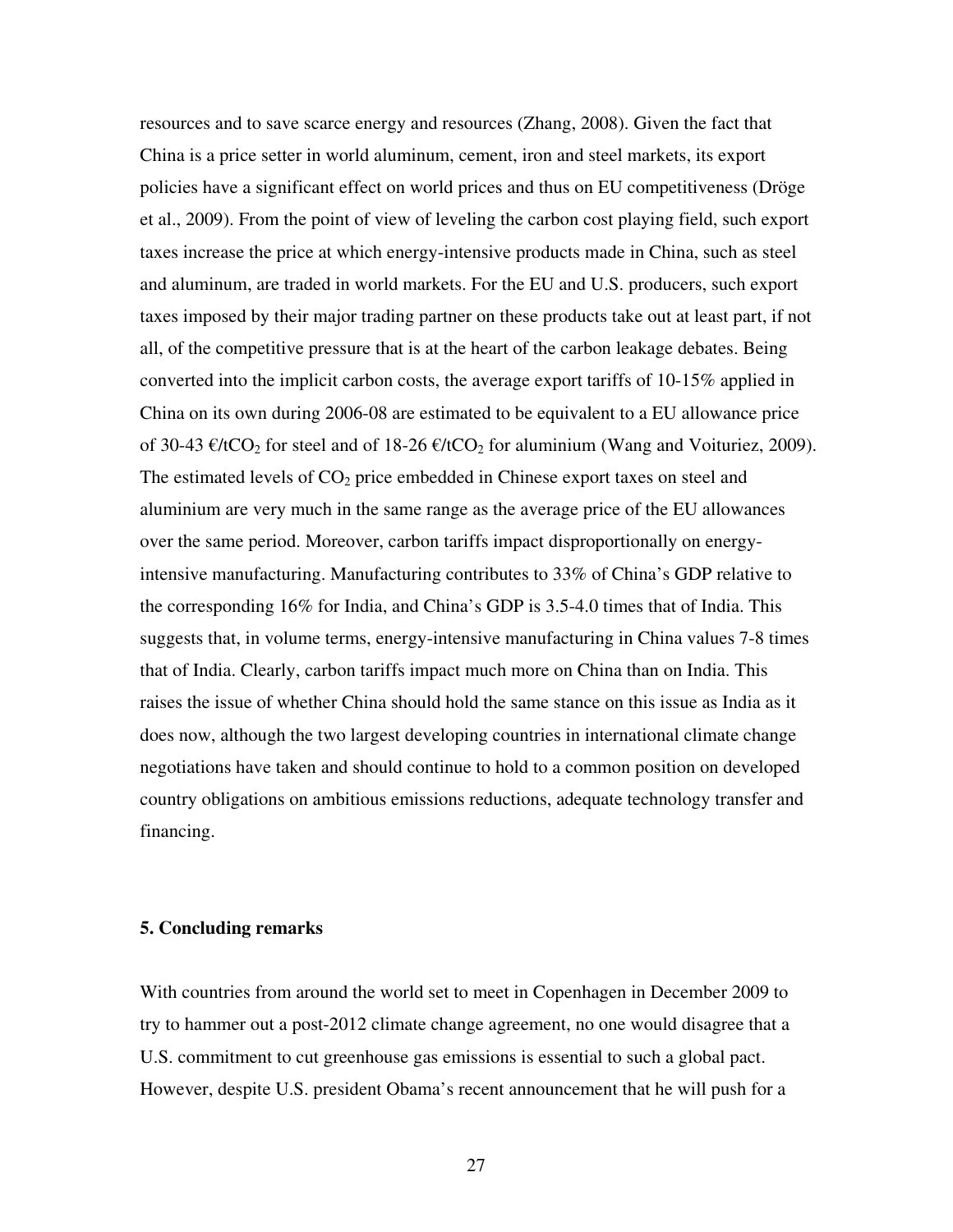commitment to cut U.S. greenhouse gas emissions by 17% by 2020, in reality it is questionable whether U.S. Congress will agree to specific emissions cuts, although are not ambitious at all from the perspectives of both the EU and developing countries, without imposing carbon tariffs on Chinese products to the U.S. market, even given China's own recent announcement that it will voluntarily seek to reduce its carbon intensity by 40-45% over the same period.

This dilemma is partly attributed to flaws in current international climate negotiations, which have been focused on commitments on the two targeted dates: 2020 and 2050. However, with the commitment period only up to 2020, there is a very little room left, say for the U.S. and China, although for reasons very different from each other. Meanwhile, taking on something for 2050 seems too far away for politicians. In my view, if the commitment period is extended to 2030, it would really open the possibility for the U.S. and China to make the commitments that each wants from the other side in the same form, although the scale of reductions differs from each other. By 2030, the U.S. will be able to commit to much deeper emission cuts as China and developing countries have demanded, while, as argued in this paper, China would have approached the threshold to take on the absolute emission cap that the U.S. and other industrialized countries have long asked for. Being aware of his proposed provisional target in 2020 well below what is internationally expected from the U.S., president Obama announced a provisional target of a 42% reduction below 2005 in 2030 to demonstrate the U.S. continuing commitments and leadership to find a global solution to the threat of climate change. While the U.S. proposed level of emission reductions for 2030 is still not ambitious enough, president Obama inadvertently points out the right direction of international climate negotiations. They need to look at the targeted date of 2030. If international negotiations could lead to much deeper emission cuts for developed countries as well as the absolute emission caps for major developing countries in 2030, that would significantly reduce the legitimacy of the U.S. proposed carbon tariffs and, if implemented, their prospect for withstanding a challenge before WTO.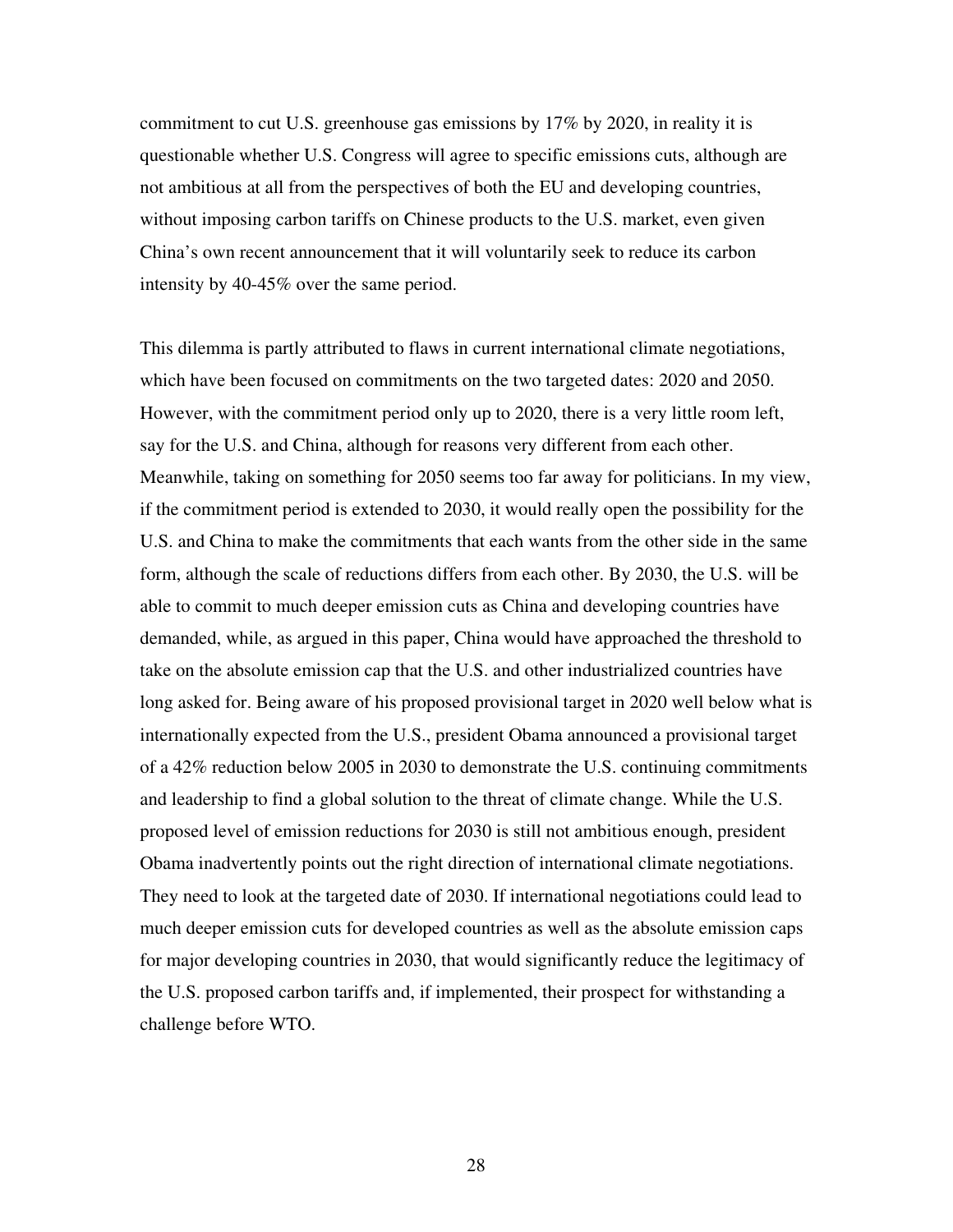However, if the international climate change negotiations continue their current course, the inclusion of border carbon adjustment measures then seems essential to secure passage of any U.S. legislation capping its greenhouse gas emissions. Moreover, the joint WTO-UNEP report indicates that border carbon adjustment measures might be allowed under the existing WTO rules, depending on how such measures are designed and the specific conditions for implementing them (WTO and UNEP, 2009). Thus, on the U.S. side, in designing such trade measures, WTO rules need to be carefully scrutinised, and efforts need to be made early on to ensure that the proposed measures comply with them. After all, a conflict between the trade and climate regimes, if it breaks out, helps neither trade nor the global climate. The U.S. needs to explore with its trading partners cooperative sectoral approaches to advancing low-carbon technologies and/or concerted mitigation efforts in a given sector at an international level. Moreover, to increase the prospects for a successful WTO defence of the Waxman-Markey type of border adjustment provision, 1) there should be a period of good faith efforts to reach agreements among the countries concerned before imposing such trade measures; 2) WTO consistency also requires considering alternatives to trade provisions that could be reasonably expected to fulfill the same function but are not inconsistent or less inconsistent with the relevant WTO provisions; and 3) trade provisions can refer to the designated special international reserve allowance pool, but should allow importers to submit equivalent emission reduction units that are recognized by international treaties to cover the carbon contents of imported products.

Being targeted by such border carbon adjustment measures, China needs to creditably indicate a serious commitment to address climate change issues to challenge the legitimacy of the U.S. imposing the carbon tariffs. Being seen with greater capacity, capability and responsibility, China is facing great pressure both inside and outside international climate negotiations to exhibit greater ambition. As long as China does not signal well ahead the time when it will take on the emissions caps, it will always face the threats of trade measures. In responses to these concerns and to put China in a positive position, the paper proposes that at Copenhagen and beyond China should negotiate a requirement that greenhouse gas emissions in industrialized countries be cut at least by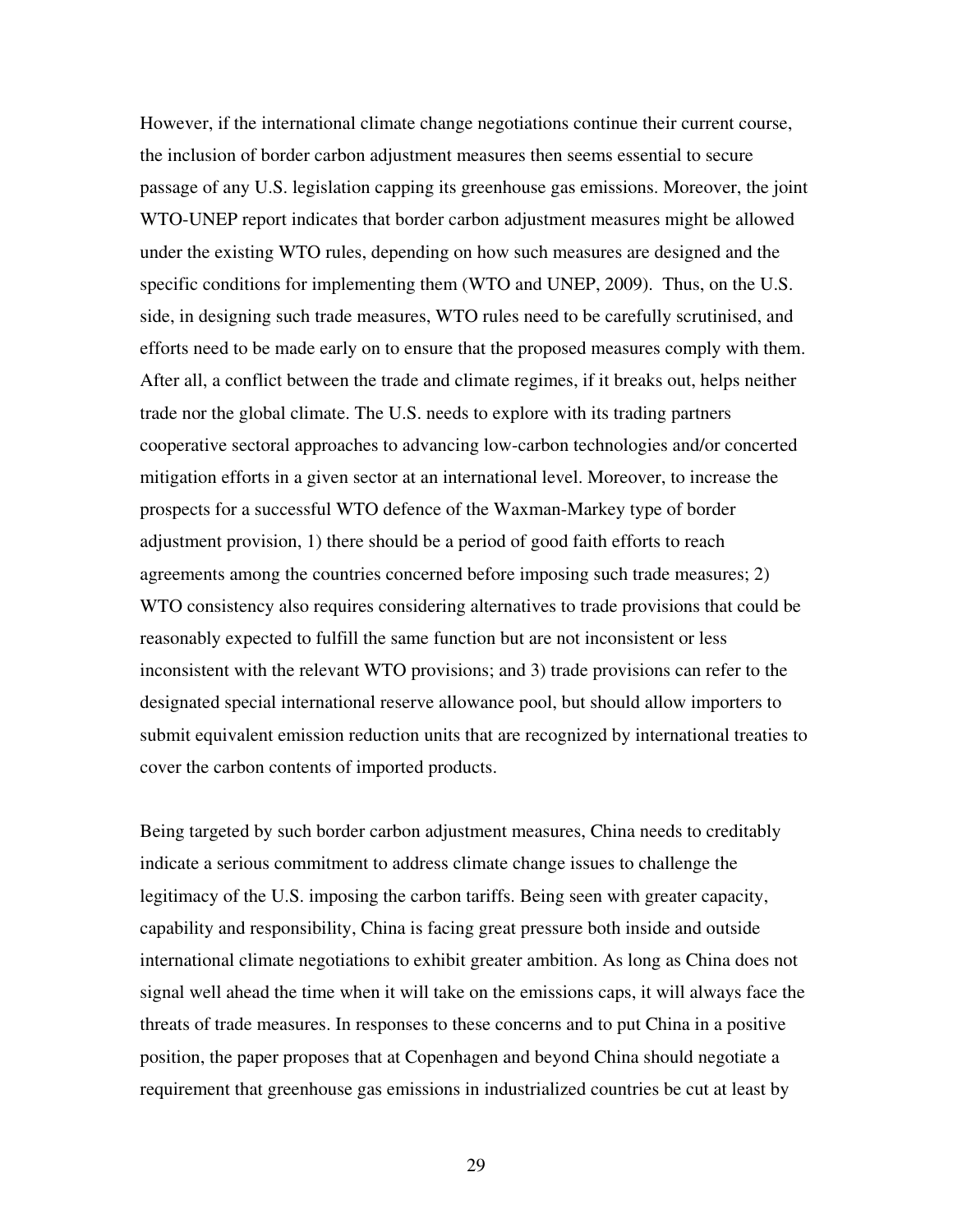80% by 2050 relative to their 1990 levels and that per capita emissions for all countries by 2050 should be no more than the world's average at that time. Moreover, it would be in China's own best interest if, at a right time (e.g., at a time when the U.S. Senate is going to debate and ratify any global deal that would emerge from Copenhagen or later), China signals well ahead that it will take on binding absolute emission caps around the year 2030.

However, it is hard to imagine how China could apply the brakes so sharply as to switch from rapid emissions growth to immediate emissions cuts, without passing through several intermediate phases. Taking the commitment period of five years as the Kyoto Protocol has adopted, the paper envisions that China needs the following three transitional periods of increasing climate obligations before taking on absolute emissions caps starting 2028 that will lead to the global convergence of per capita emissions by 2050: *First, further credible energy-conservation commitments starting 2013; Second, voluntary "no lose" emission targets starting 2018*; and *third, binding carbon intensity targets as its international commitment starting 2023.* Overall, this proposal is a balanced reflection of respecting China's rights to grow and recognizing China's growing responsibility for increasing greenhouse gas emissions as the living of standards increases over time.

Meanwhile, China should make the best use of the forums provided under the UNFCCC and its KP to effectively deal with the proposed measures. The paper argues that there is a clear need within a climate regime to define comparable efforts towards climate mitigation and adaptation to discipline the use of unilateral trade measures at the international level. As exemplified by export tariffs that China applied on its own during 2006-08, the paper shows that defining the comparability of climate efforts can be to China's advantage. Furthermore, carbon tariffs impact disproportionally on energyintensive manufacturing. Given the fact that, in volume terms, energy-intensive manufacturing in China values 7-8 times that of India, carbon tariffs clearly impact much more on China than on India. This raises the issue of whether China should hold the same stance on this issue as India as it does now.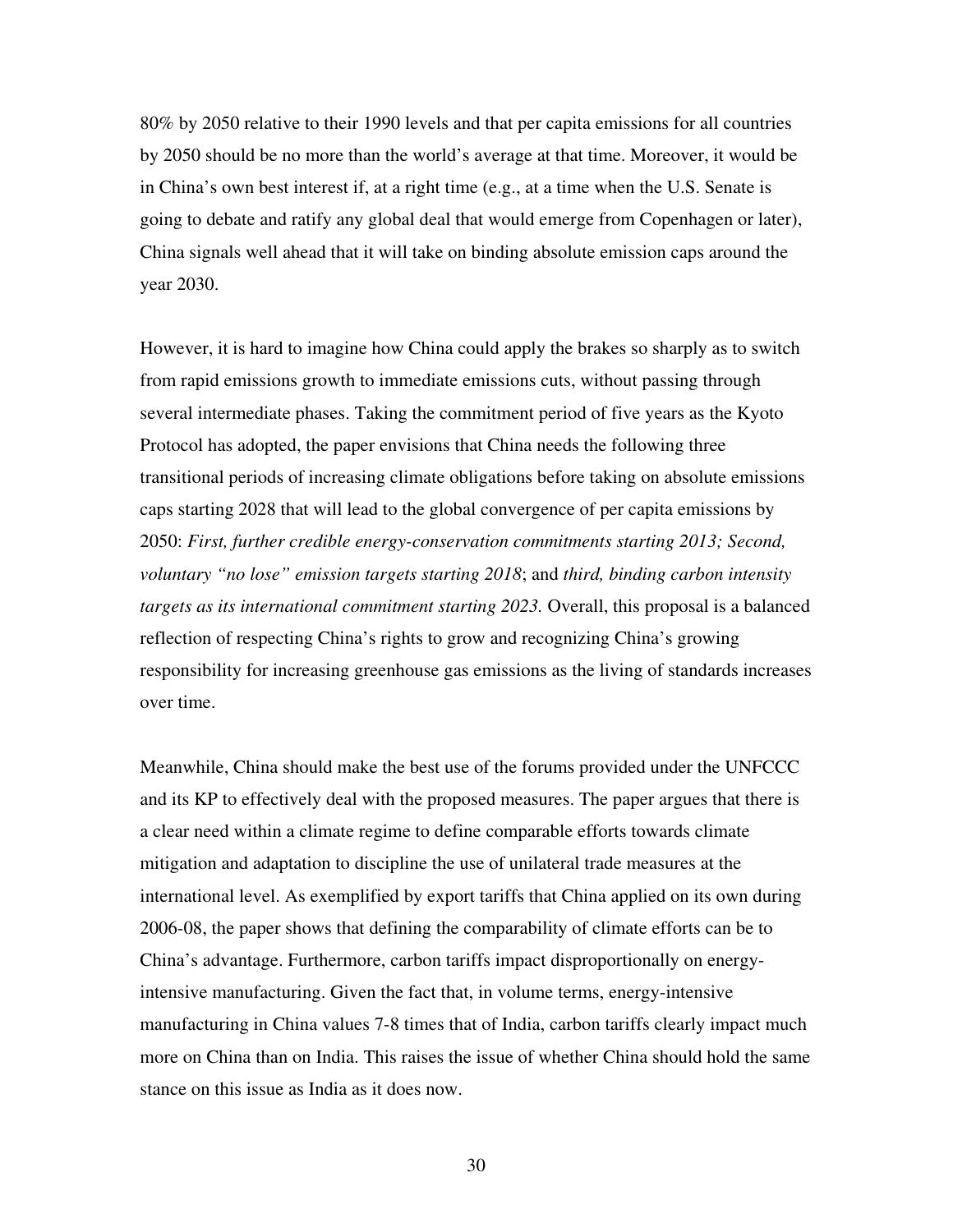Finally, it should be emphasized that the Waxman-Markey type of border adjustment provision holds out more sticks than carrots to developing countries. If the U.S. and other industrialized countries really want to persuade developing countries to do more to combat climate change, they should first reflect why developing countries are unwilling to and cannot afford to go beyond the aforementioned third option in the first place. That will require industrialized countries to seriously consider developing countries' legitimate demand that industrialized countries need to demonstrate that they have taken the lead in reducing their own greenhouse gas emissions, provide significant funding to support developing country's climate change mitigation and adaptation efforts and to transfer low- or zero-carbon emission technologies at an affordable price to developing countries. Industrialized countries need to provide positive incentives to encourage developing countries to do more. Carrots should serve as the main means. Sticks can be incorporated, but only if they are credible and realistic and serve as a useful supplement to push developing countries to take actions or adopt policies and measures earlier than would otherwise have been the case. At a time when the world community is negotiating a post-2012 climate regime, unrealistic border adjustment measures as exemplified in the Waxman-Markey bill are counterproductive to help to reach such an agreement on comparable climate actions in the post-2012 climate negotiations.

#### **Acknowledgments**

This paper is built on the keynote address on Encouraging Developing Country Involvement in a Post-2012 Climate Change Regime: Carrots, Sticks or Both? at the Conference on Designing International Climate Change Mitigation Policies through RD&D Strategic Cooperation, Catholic University Leuven, Belgium, October 12, 2009; the invited presentation on Multilateral Trade Measures in a Post-2012 Climate Change Regime?: What Can Be Taken from the Montreal Protocol and the WTO? both at the International Workshop on Post-2012 Climate and Trade Policies, the United Nations Environment Programme, Geneva, September 8-9, 2008 and at Shanghai Forum 2009: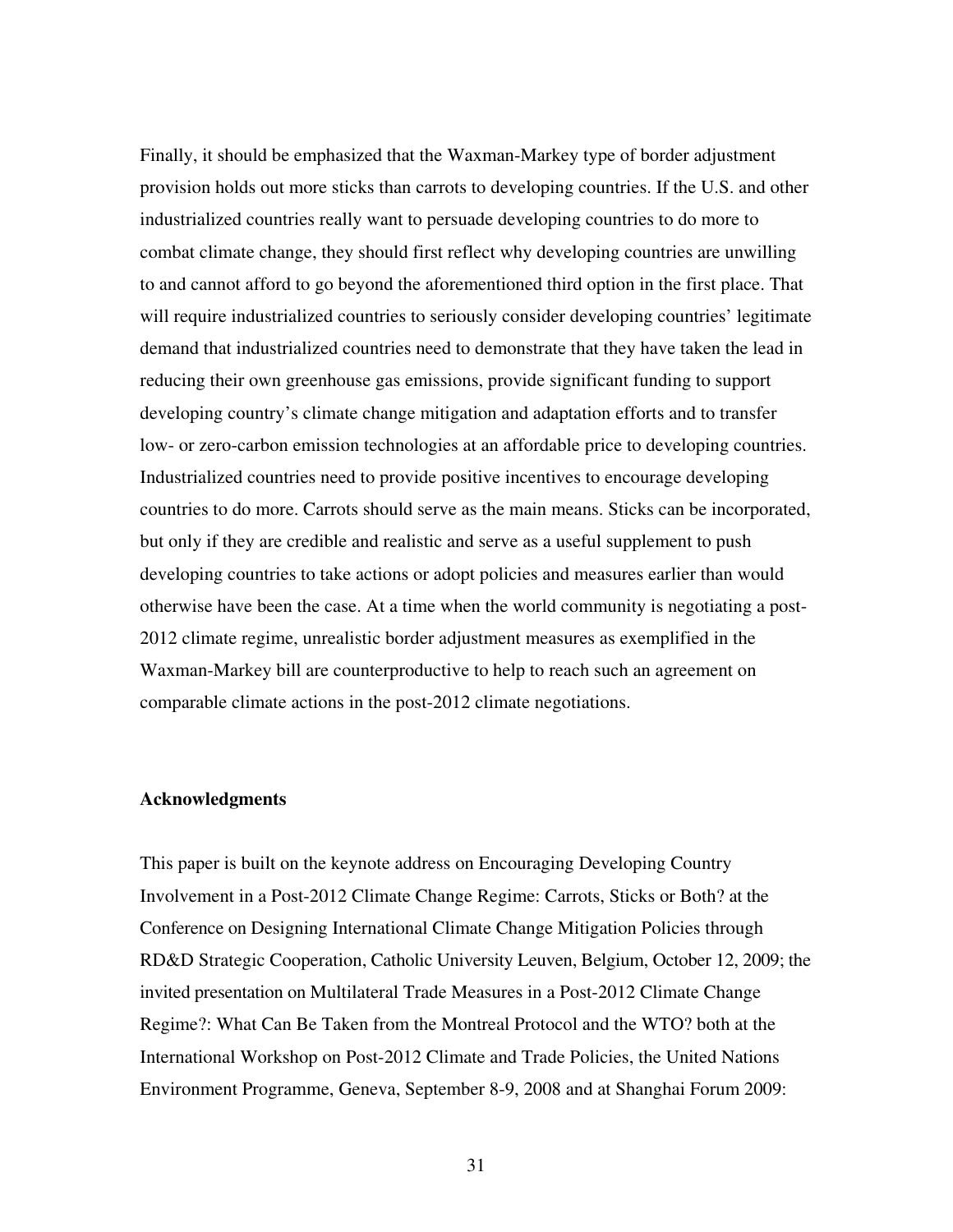Crisis, Cooperation and Development, Shanghai, May 11-12, 2009; the invited presentation on Climate Change Meets Trade in Promoting Green Growth: Potential Conflicts and Synergies at the East-West Center/Korea Development Institute Conference on Climate Change and Green Growth: Korea's National Growth Strategy, Honolulu, Hawaii, July 23-24, 2009; the invited presentation on NAMAs, Unilateral Actions, Registry, Carbon Credits, MRV and Long-term Low-carbon Strategy at International Workshop on Envisaging a New Climate Change Agreement in Copenhagen, Seoul, November 13, 2009; and the invited panel discussion on Green Growth, Climate Change and WTO at the Korea International Trade Association/Peterson Institute for International Economics International Conference on the New Global Trading System in the Post-Crisis Era, Seoul, December 7, 2009. It has benefited from useful discussions with the participants in these meetings. That said, the views expressed here are those of the author. The author bears sole responsibility for any errors and omissions that may remain.

#### **References**

Berger, J.R. (1999), Unilateral Trade Measures to Conserve the World's Living Resources: An Environmental Breakthrough for the GATT in the WTO Sea Turtle Case, *Columbia Journal of Environmental Law*, Vol. 24, pp. 355-411.

Bhagwati, J. and P.C. Mavroidis (2007), Is Action against US Exports for Failure to Sign Kyoto Protocol WTO-Legal?, *World Trade Review*, Vol. 6, No. 2, pp. 299-310.

Bounds, A. (2006), EU Trade Chief to Reject 'Green' Tax Plan, *Financial Times,*  December 17, Available at: [http://www.ft.com/cms/s/0/9dc90f34-8def-11db-ae0e-](http://www.ft.com/cms/s/0/9dc90f34-8def-11db-ae0e-0000779e2340.html?nclick_check=1)[0000779e2340.html?nclick\\_check=1.](http://www.ft.com/cms/s/0/9dc90f34-8def-11db-ae0e-0000779e2340.html?nclick_check=1)

Bovenberg, A.L. and L.H. Goulder (2002), Addressing Industry-Distributional Concerns in U.S. Climate Change Policy, Unpublished manuscript, Department of Economics, Stanford University.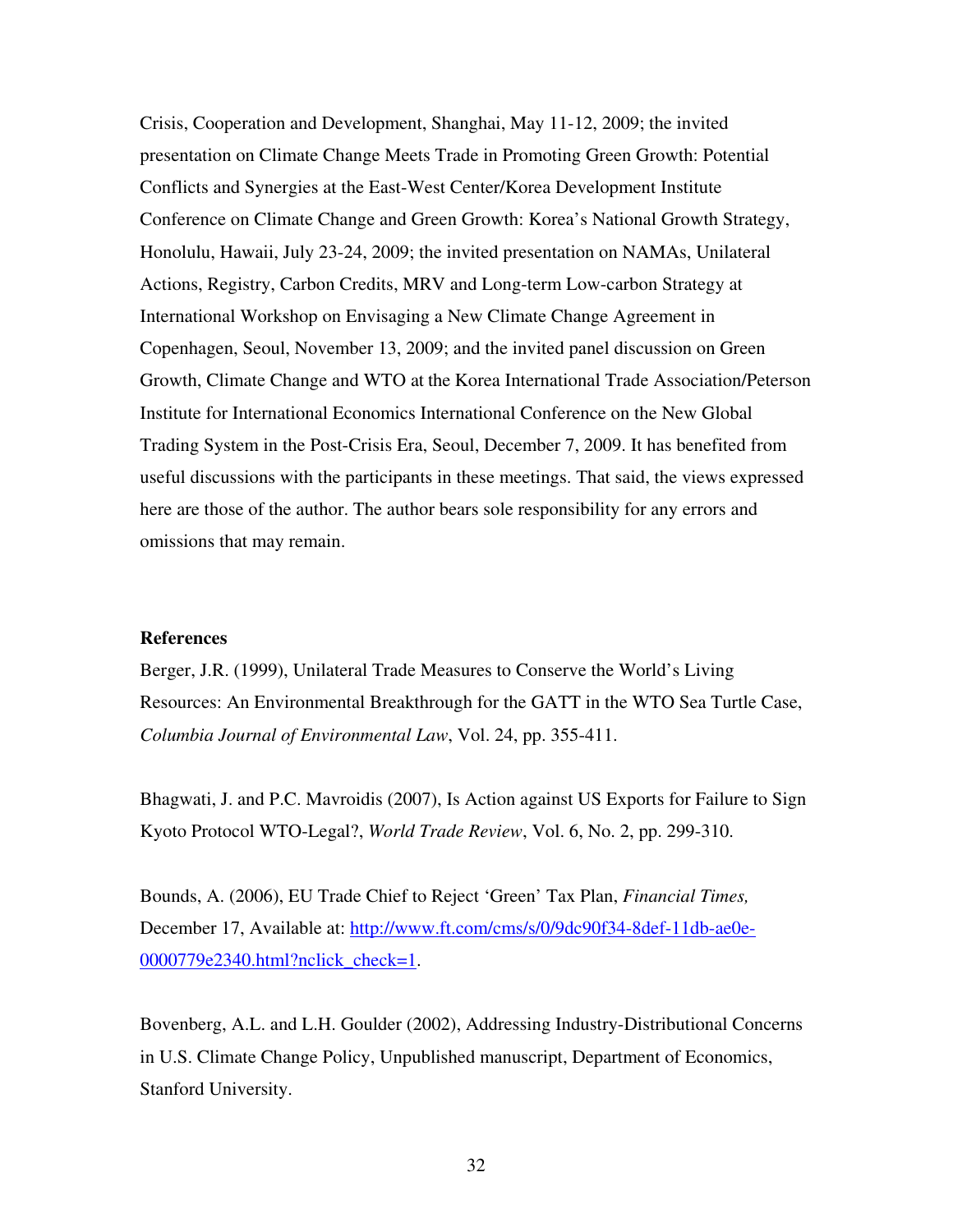Broder, J. (2009), Obama Opposes Trade Sanctions in Climate Bill, *New York Times*, June 28, Available at: [http://www.nytimes.com/2009/06/29/us/politics/29climate.html?\\_r=2&scp=1&sq=obama](http://www.nytimes.com/2009/06/29/us/politics/29climate.html?_r=2&scp=1&sq=obama%20opposes%20trade%20sanctions&st=cse)

[%20opposes%20trade%20sanctions&st=cse.](http://www.nytimes.com/2009/06/29/us/politics/29climate.html?_r=2&scp=1&sq=obama%20opposes%20trade%20sanctions&st=cse)

Charnovitz, S. (2003), Trade and Climate: Potential Conflicts and Synergies, in Pew Center on Global Climate Change*, Beyond Kyoto – Advancing the International Effort Against Climate Change*, pp. 141-170.

Department of Economic and Social Affairs of the United Nations (UNDESA, 2009), *World Population Prospects: The 2008 Revision*, Available at: [http://esa.un.org/unpp.](http://esa.un.org/unpp)

Doyle, A. (2009), U.S. Praises China's Climate Efforts; Urges More, *Reuters*, Available at: [http://www.reuters.com/article/environmentNews/idUSTRE52S1WP20090329.](http://www.reuters.com/article/environmentNews/idUSTRE52S1WP20090329)

Dröge, S. (with 15 contributing authors) (2009), *Tackling Leakage in a World of Unequal Carbon Prices*, Synthesis Report, Climate Strategies, Cambridge, United Kingdom.

EIA (2004), *International Energy Outlook 2004*, U.S. Energy Information Administration (EIA), Washington, DC.

EIA (2009), *International Energy Outlook 2009*, DOE/EIA-0484(2009), U.S. Energy Information Administration (EIA), Washington, DC, May 27, Available at: <http://www.eia.doe.gov/oiaf/ieo/>.

European Commission (2008), Proposal for a Directive of the European Parliament and of the Council Amending Directive 2003/87/EC so as to Improve and Extend the Greenhouse Gas Emission Allowance Trading System of the Community, COM(2008) 16 final, Brussels.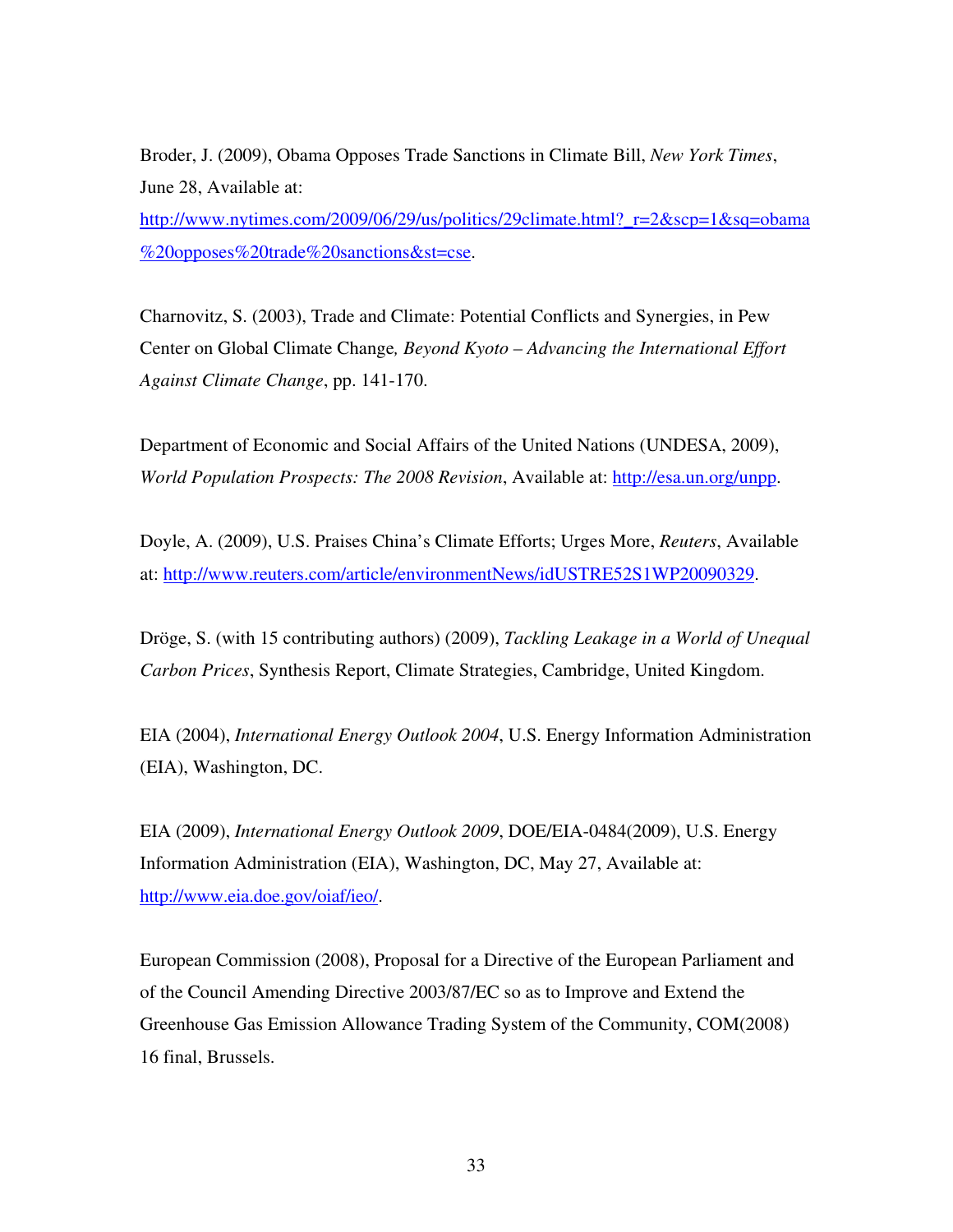Genasci, M. (2008), Border Tax Adjustments and Emissions Trading: the Implications of International Trade Law for Policy Design, *Carbon and Climate Law Review*, Vol. 2, No. 1, pp. 33-42.

General Agreement on Tariffs and Trade (GATT, 1987), United States – Taxes on Petroleum and Certain Imported Substances, Report of the Panel, Adopted on June 17, L/6175, BISD 34S/136, Geneva, Available at:

[http://www.wto.org/english/res\\_e/booksp\\_e/analytic\\_index\\_e/introduction\\_01\\_e.htm.](http://www.wto.org/english/res_e/booksp_e/analytic_index_e/introduction_01_e.htm)

General Agreement on Tariffs and Trade (GATT, 1990), Thailand – Restrictions on Importation of and Internal Taxes on Cigarettes, Report of the Panel, DS10/R, Adopted on November 7, BISD 37S/200, Geneva, Available at:

[http://www.wto.org/english/res\\_e/booksp\\_e/analytic\\_index\\_e/introduction\\_01\\_e.htm.](http://www.wto.org/english/res_e/booksp_e/analytic_index_e/introduction_01_e.htm)

General Agreement on Tariffs and Trade (GATT, 1994), United States: Restrictions on the Imports of Tuna, Report of the Panel (not adopted), DS29/R, June 16, Geneva, Available at:

[http://www.wto.org/english/res\\_e/booksp\\_e/analytic\\_index\\_e/introduction\\_01\\_e.htm.](http://www.wto.org/english/res_e/booksp_e/analytic_index_e/introduction_01_e.htm)

Haverkamp, J. (2008), International Aspects of a Climate Change Cap and Trade Program, Testimony before the Committee on Finance, U.S. Senate, February 14, Available at: [http://finance.senate.gov/hearings/testimony/2008test/021408jhtest.pdf.](http://finance.senate.gov/hearings/testimony/2008test/021408jhtest.pdf)

Hollinger, P. (2009), Sarkozy Renews Carbon Tax Call, *Financial Times,* September 11, p. 5.

IEA (2007), *World Energy Outlook 2007*, International Energy Agency (IEA), Paris.

Ismer, R., and K. Neuhoff (2007), Border Tax Adjustment: A Feasible Way to Support Stringent Emission Trading, *European Journal of Law and Economics*, Vol. 24, No. 2, pp. 137-164.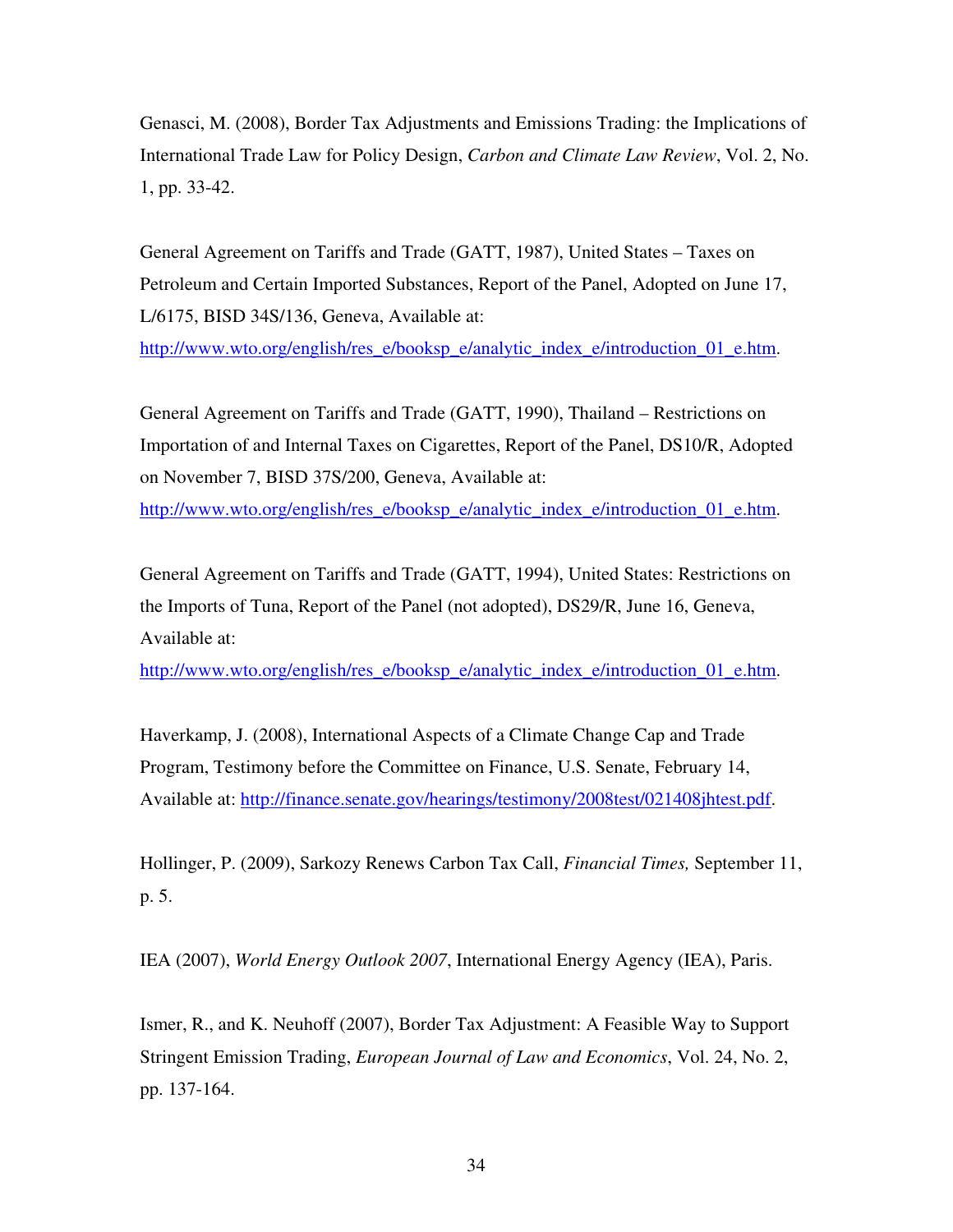McBroom, M. (2008), How the IBEW-UWM-Boilermakers-AEP International Proposal Operates within Climate Legislation, June 17, Available at: [http://www.wita.org/index.php?tg=fileman&idx=viewfile&idf=189&id=4&gr=Y&path=](http://www.wita.org/index.php?tg=fileman&idx=viewfile&idf=189&id=4&gr=Y&path=&file=WITA-+Climate+Change+-+Overview+of+IBEW-AEP+Proposal+(June+17%2C+2008).pdf) [&file=WITA-+Climate+Change+-+Overview+of+IBEW-](http://www.wita.org/index.php?tg=fileman&idx=viewfile&idf=189&id=4&gr=Y&path=&file=WITA-+Climate+Change+-+Overview+of+IBEW-AEP+Proposal+(June+17%2C+2008).pdf)[AEP+Proposal+\(June+17%2C+2008\).pdf.](http://www.wita.org/index.php?tg=fileman&idx=viewfile&idf=189&id=4&gr=Y&path=&file=WITA-+Climate+Change+-+Overview+of+IBEW-AEP+Proposal+(June+17%2C+2008).pdf)

Ministry of Commerce of China (MOC of China, 2009), A Statement on "Carbon Tariffs", July 3, Beijing, Available at: [http://www.mofcom.gov.cn/aarticle/ae/ag/200907/20090706375686.html,](http://www.mofcom.gov.cn/aarticle/ae/ag/200907/20090706375686.html) (in Chinese).

Morris, M.G. and E.D. Hill (2007), Trade is the Key to Climate Change, *The Energy Daily*, Vol. 35, No. 33, February 20.

National Bureau of Statistics of China (2008), *China Statistical Yearbook 2008*, China Statistics Press, Beijing.

Parry, Ian W.H., Williams III, R.C. and L.H. Goulder (1999), When Can Carbon Abatement Policies Increase Welfare? The Fundamental Role of Distorted Factor Markets, *Journal of Environmental Economics and Management*, Vol. 37, No. 1, pp. 52- 84.

Reinaud, J. (2008), Issues behind Competitiveness and Carbon Leakage: Focus on Heavy Industry, IEA Information Paper, IEA/OECD, October, Paris.

Reuters (2009), China Says "Carbon Tariffs" Proposals Breach WTO Rules, *New York Times*, July 3, Available at: [http://www.nytimes.com/reuters/2009/07/03/world/international-uk-china](http://www.nytimes.com/reuters/2009/07/03/world/international-uk-china-climate.html?ref=global-home)[climate.html?ref=global-home](http://www.nytimes.com/reuters/2009/07/03/world/international-uk-china-climate.html?ref=global-home).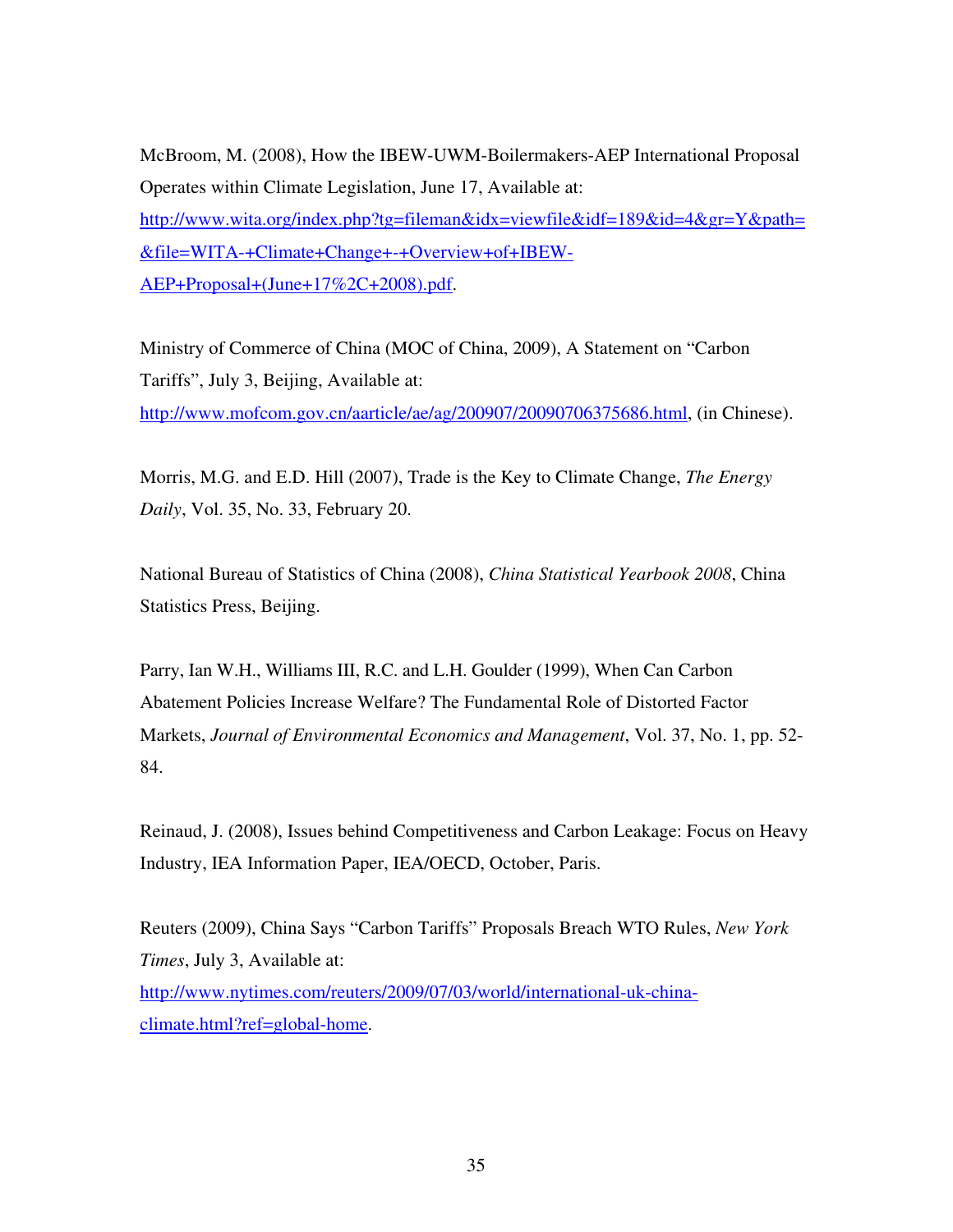Samuelsohn, D. (2007), Trade Plan Opposed by China, Brazil and Mexico, *Greenwire,*  September 26, Available at: [http://www.earthportal.org/news/?p=507.](http://www.earthportal.org/news/?p=507)

Swedish National Board of Trade (2004), *Climate and Trade Rule – Harmony or Conflict?*, Stockholm.

Talley, I. (2009), Senate to Put Off Climate Bill Until Spring, *Wall Street Journal,*  November 18, Available at:

<http://online.wsj.com/article/SB125850693443052993.html>.

The Economist (2008), Pollution Law: Trading Dirt, June 7, pp. 42-44.

Wang, X. and T. Voituriez (2009), Can Unilateral Trade Measures Significantly Reduce Leakage and Competitiveness Pressures on EU-ETS-Constrained Industries? The Case of China Export taxes and VAT Rebates, Working Paper, Climate Strategies, Cambridge, United Kingdom.

Werksman, J. and T. Houser (2008), Competitiveness, Leakage and Comparability: Disciplining the Use of Trade Measures under a Post-2012 Climate Agreement, Discussion Paper, World Resources Institute, December, Washington, DC.

World Trade Organization (WTO, 1998), United States – Import Prohibition of Certain Shrimp and Shrimp Products, Report of the Appellate Body, WT/DS58/AB/R, Geneva.

World Trade Organization (WTO, 2001), United States – Import Prohibition of Certain Shrimp and Shrimp Products, Recourse to Article 21.5 of the DSU by Malaysia, Panel Report, WT/DS58/RW, Adopted on November 21,Geneva.

World Trade Organization (WTO) and United Nations Environment Programme (UNEP) (2009), *Trade and Climate Change: WTO-UNEP Report*, Geneva.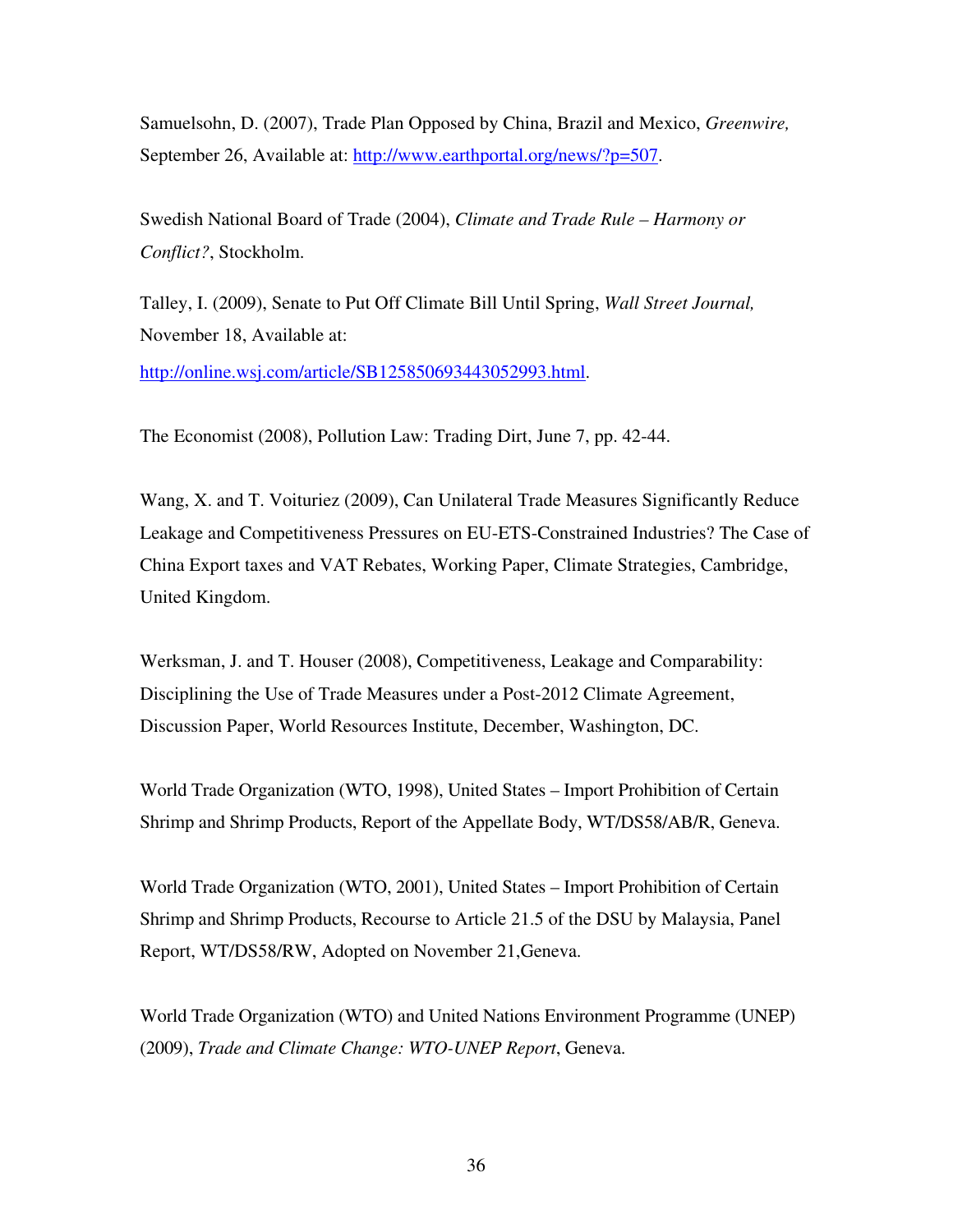Zhang, Z.X. (1997), *The Economics of Energy Policy in China: Implications for Global Climate Change*, New Horizons in Environmental Economics Series, Edward Elgar.

Zhang, Z.X. (1998), Greenhouse Gas Emissions Trading and the World Trading System, *Journal of World Trade*, Vol. 32, No. 5, pp. 219-239.

Zhang, Z.X. (1999), Should the Rules of Allocating Emissions Permits be Harmonised?, *Ecological Economics*, Vol. 31, No. 1, pp. 11-18.

Zhang, Z.X. (2000), Can China Afford to Commit itself an Emissions Cap? An Economic and Political Analysis, *Energy Economics*, Vol. 22, No. 6, pp. 587-614.

Zhang, Z.X. (2004), Open Trade with the U.S. without Compromising Canada's Ability to Comply with its Kyoto Target, *Journal of World Trade,* Vol. 38, No. 1, pp. 155-182.

Zhang, Z.X. (2007a), Doing Trade and Climate Policy Together, in Najam, A., Halle, M. and R. Meléndez-Ortiz (Editors), *Trade and Environment: A Resource Book*, International Institute for Sustainable Development, Canada, and International Center for Trade and Sustainable Development, Geneva.

Zhang, Z.X. (2007b), Why Has China not Embraced a Global Cap-and-Trade Regime?, *Climate Policy*, Vol. 7, No. 2, pp. 166-170.

Zhang, Z.X. (2008), Asian Energy and Environmental Policy: Promoting Growth While Preserving the Environment, *Energy Policy*, Vol. 36, pp. 3905-3924.

Zhang, Z.X. (2009a), Multilateral Trade Measures in a Post-2012 Climate Change Regime?: What Can Be Taken from the Montreal Protocol and the WTO?, *Energy Policy*, Vol. 37, pp. 5105-5112.